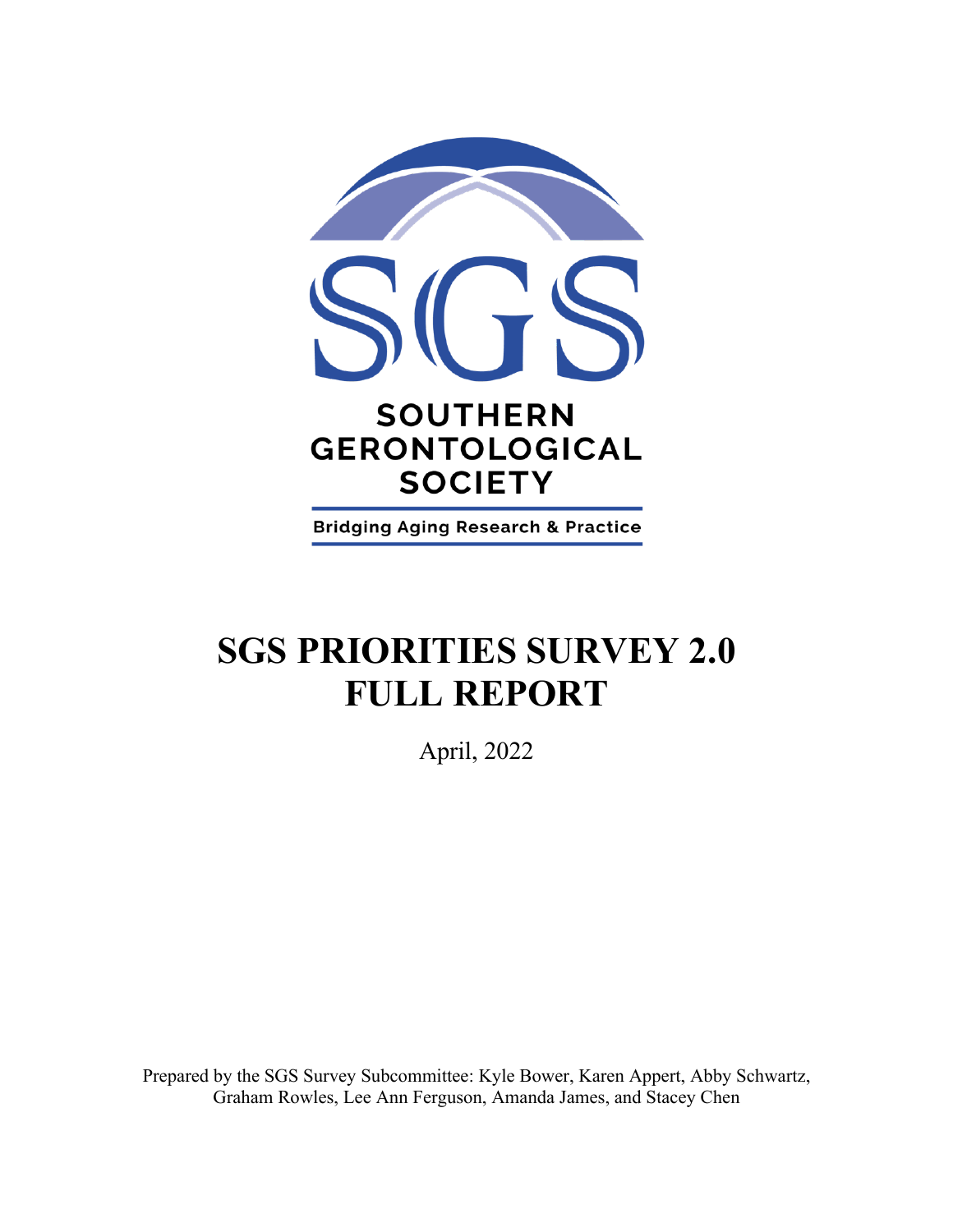

# **Table of Contents**

| <b>SECTION</b>                                          | <b>PAGE</b> |
|---------------------------------------------------------|-------------|
| <b>Executive Summary</b>                                | $3 - 7$     |
| <b>Full Report</b>                                      | $7 - 20$    |
| Overview                                                | 7           |
| Methodology                                             | 7           |
| <b>Respondent Description</b>                           | 8           |
| Data Analysis                                           | 9           |
| Quantitative Analysis                                   | 9           |
| Qualitative Analysis                                    | 9           |
| Findings                                                | $11 - 16$   |
| <b>Internet Access</b>                                  | 12          |
| <b>Aging Services Workforce</b>                         | 13          |
| Poverty & Income Inequality                             | 14          |
| <b>Health Disparities</b>                               | 15          |
| Informal / Family Caregiving                            | 16          |
| Evolving SGS Priorities- The Past, Present, And Future  | $17 - 18$   |
| <b>Comparison to Previous Survey</b>                    | 17          |
| Priority Issues for SGS                                 | 17          |
| Recommendations                                         | 19-20       |
| References                                              | 21          |
| Appendices                                              | $22 - 33$   |
| Appendix $A$ – Survey 2.0                               | 22          |
| Appendix $B - 2018$ Research Priorities Recommendations | 31          |
| Appendix $C - 2018$ Service Priorities Recommendations  | 32          |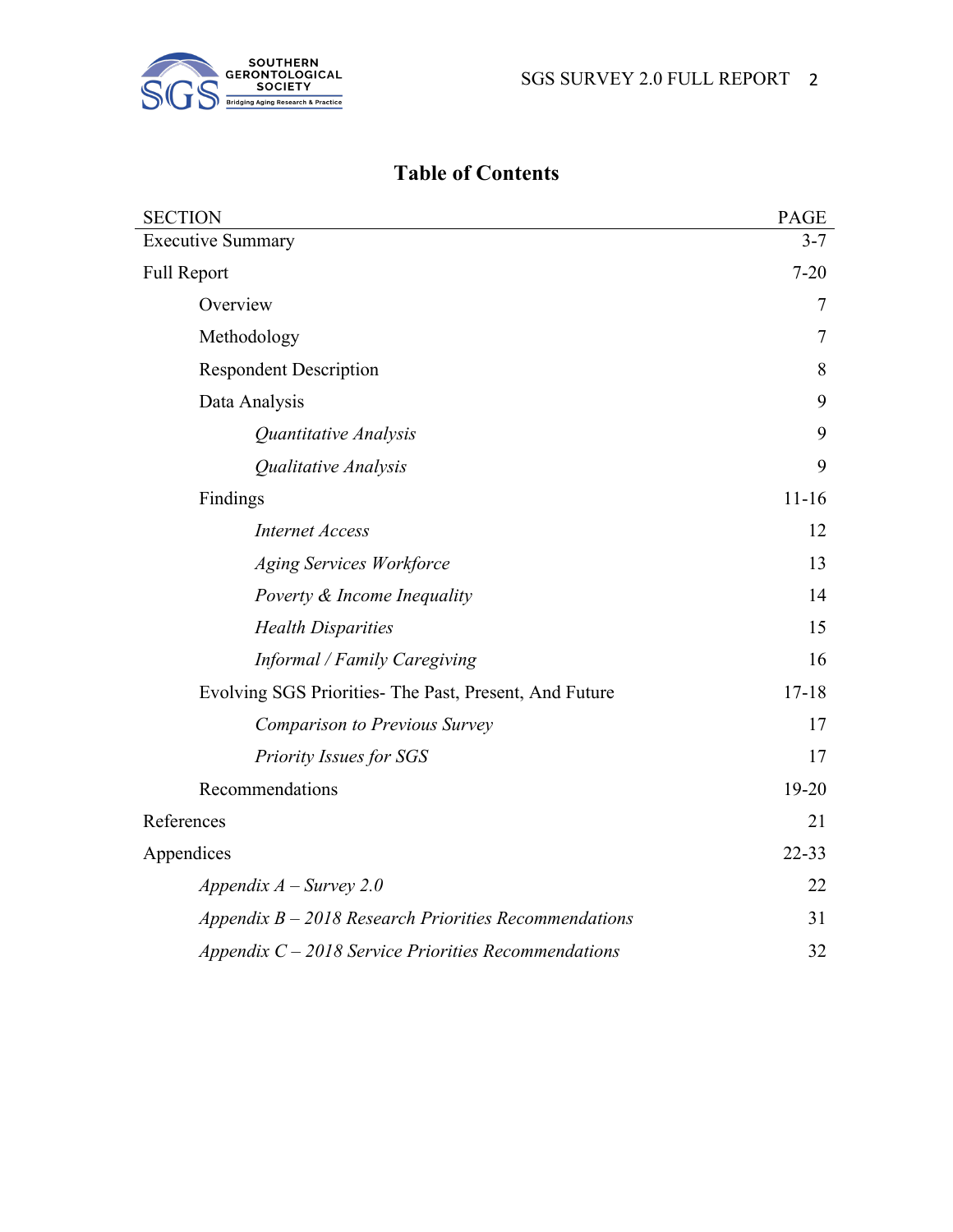

## **EXECUTIVE SUMMARY - SGS PRIORITIES SURVEY 2.0**

#### **OVERVIEW**

Recommendations from the 2018 inaugural Southern Gerontological Society (SGS) priorities survey report led to substantive outputs including the development of conference tracks, a peer-reviewed publication and subsequent presentations, a webinar series, and two new standing committees (Gerontological Education and Advocacy). The survey subcommittee also recommended that SGS conduct a survey of priorities with respect to aging in the South at least every three years. To honor that recommendation, the second SGS priorities survey (Survey 2.0) was sent to members and stakeholders in April and May of 2021. This report explains the methodology and content of the survey, describes respondent demographics, presents the findings, includes a discussion of evolving SGS priorities, and offers recommendations resulting from the project. Additional information can be found in the full report.

#### **METHODOLOGY**

The survey was created in Qualtrics, with a link sent via the Constant Contact email platform to SGS members and stakeholders. There was an average of 1,953 successful deliveries from four emails sent, meaning the email made it to inboxes without bouncing. Seventy completed survey responses were received. The survey response rate was 3.5%. Though this was lower than the 2018 SGS survey (13%), the large amount of qualitative data collected made for rich, in-depth insights regarding what respondents considered the most pressing issues faced by older adults in the South, as well as SGS priorities.

The survey had a total of 10 questions. In questions 1 through 5, respondents were asked to rank the top five most important topics from 1-5 with 1 being the most important. Topics were listed alphabetically within the following five categories related to aging in the South: Health and Well Being (15 topics), Environment (17 topics), Society (10 topics), Technology (13 topics), and Emerging Concerns (13 topics). In addition to the topics within each category, there was an "Other" option, allowing respondents to write in and rank a topic of personal/professional interest related to each of the five categories.

At the end of each category section were two open-ended questions. The first asked respondents to share personal or professional reasons for their answers. The second asked for information about how they felt the COVID-19 pandemic may have influenced the priorities they selected. Question 6 was open-ended, and respondents were asked to consider all the topics, including any they might have added, and rank what they thought were the top five topics in overall importance faced by older adults in the South. Question 7, also open-ended, asked respondents to comment on the highest priority for SGS to consider over the next three years, given their previous answers. Three demographic questions asked about respondents' SGS membership status, profession, and in which state they resided. A copy of the survey is included as an appendix in the full report.

#### **RESPONDENT DESCRIPTION**

Thirty-seven respondents (52.8 %) were individual SGS members; 13 (18.6 %) had an organizational membership; and 20 (28.6 %) indicated that they were not members.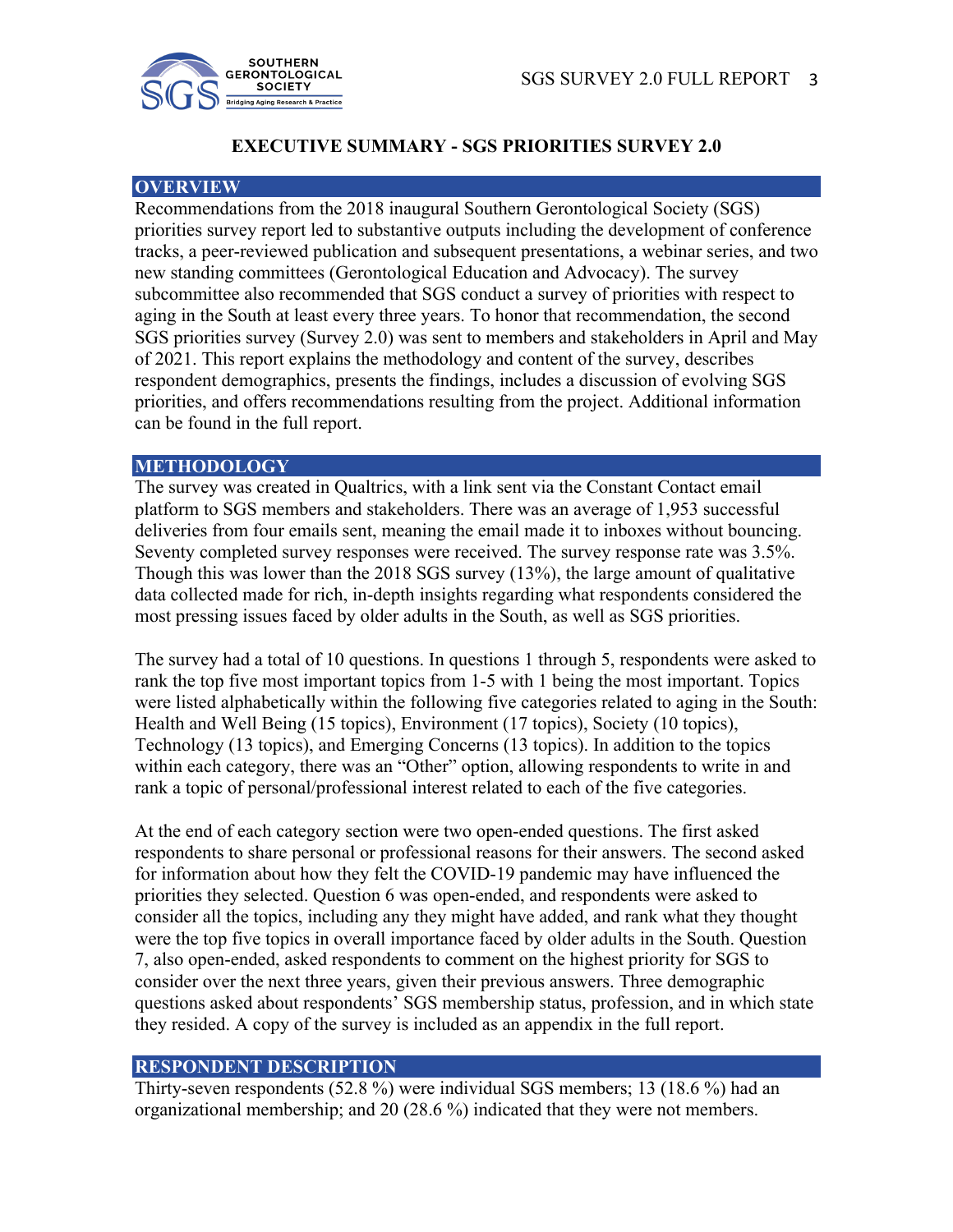

Respondents were able to select multiple options for professions. Thirty indicated they were educators, 20 practitioners, 20 researchers, 10 retired, nine students, nine other, and four policy makers/influencers. Respondents used the "Other" option to self-identify as advocates, ADRC counselor, disability and aging counselor, Alzheimer's and dementia specialist, and care partner.

#### **DATA ANALYSIS**

To analyze the topic rankings by respondents, the weighted means were calculated for questions 1-5 of the completed surveys ( $N= 70$ ). A topic ranked number one (most important) was given a weight of five, while a topic ranked number five (least important) was weighted as one. In a comparative analysis of responses from questions 1-5, we identified 10 topics with the highest means. We then used this data to inform our descriptive analysis of questions 6 and 7. The findings are summarized in Tables 1 and 2. Written responses (N=70) were uploaded into ATLAS.ti 9 and received systematically assigned codes and added comments (i.e., code definitions) to capture emerging themes. The coding process through ATLAS.ti made it possible to identify significant quotes from participants, which were extracted to enrich an understanding of each priority discussed in the following sections of this report.

## **FINDINGS**

Aggregating the responses from questions 1 through 5 into a Top 10 list from all categories and compiling a second Top 10 list from the open-ended responses to question 6, five topics made both lists: Internet Access, Aging Services Workforce, Poverty and Income Inequality, Health Disparities, and Informal/Family Caregiving (see Table 1). The full report provides details about each topic, with qualitative responses added for further context.

| <b>TOPICS</b>                                                           | <b>NUMBER OF</b><br><b>RESPONDENTS</b> | <b>MEAN</b> | <b>CATEGORY</b>          |
|-------------------------------------------------------------------------|----------------------------------------|-------------|--------------------------|
| Internet access $(\#1 \text{ on } Q1-5 \text{ list})$                   | 60                                     | 4.10        |                          |
| Internet access $(\#10 \text{ on } Q6 \text{ list})$                    | 11                                     | 2.55        | Technology               |
| Aging services workforce $(\#3 \text{ on } Q1-5 \text{ list})$          | 46                                     | 3.76        |                          |
| Aging Services Workforce (#8 on Q6 list)                                | 9                                      | 3.22        | <b>Emerging Concerns</b> |
| Poverty & income inequality (#5 on Q1-5 list)                           | 63                                     | 3.62        |                          |
| Poverty & income inequality (#5 on Q6 list)                             | 10                                     | 3.30        | Society                  |
| Health disparities (#6 on $Q1-5$ list)                                  | 45                                     | 3.60        |                          |
| Health disparities $(\#3 \text{ on } Q6 \text{ list})$                  | 9                                      | 3.56        | Health & Well Being      |
| Informal/family caregiving $(\text{\#}9 \text{ on } Q1-5 \text{ list})$ | 60                                     | 3.42        |                          |
| Informal/family caregiving (#7 on Q6 list)*                             | 13                                     | 3.23        | Society                  |

**Table 1.** Topics on both Top 10 lists (Top 10 topics overall from Questions 1-5 and Question 6)

\* In some cases, we assumed that a response was informal/family caregiving based on context or when it was not obvious that paid caregivers were the subject.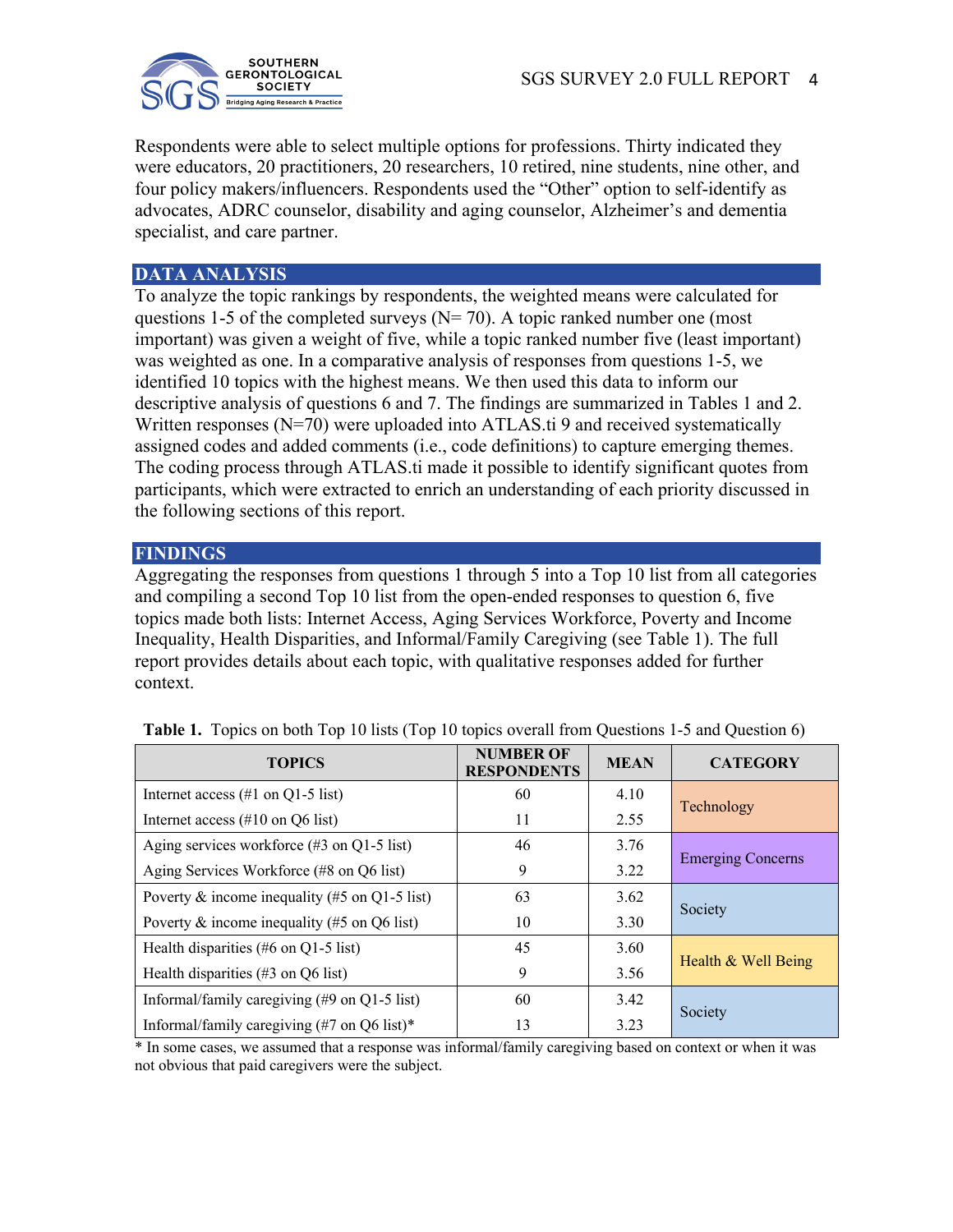

#### **PRIORITY ISSUES FOR SGS**

Question 7, an open-ended question pertaining to the priorities of SGS as an organization, was answered by 63 of the 70 respondents (90%). This question was not required for completion of the survey. Responses are organized by topics and related categories and are noted in Table 2.

| ◯<br><b>TOPIC</b>                | # $OF$<br><b>RESPONDENTS</b> | <b>CATEGORY</b>            |
|----------------------------------|------------------------------|----------------------------|
| <b>Health Disparities</b>        | 8                            | Health & Well Being        |
| Minority Aging*                  | 8                            | Society                    |
| Quality Of Care**                | π                            | <b>Multiple Categories</b> |
| Informal/family caregiving***    | 6                            | Society                    |
| Isolation & Loneliness           | 5                            | Environment                |
| Poverty & Income Inequality      | 5                            | Society                    |
| Virtual Communication/Telehealth | 5                            | Technology                 |
| Aging Services Workforce         | 4                            | <b>Emerging Concerns</b>   |
| Mental Health/Depression         | 4                            | Health & Well Being        |
| Aging in Place                   | 4                            | Environment                |
| Training/Education               |                              | <b>Multiple Categories</b> |

#### **Table 2.** Question 7: Highest Priority for SGS

**\***Minority Aging combined topics of minority aging, social justice, and racism

**\*\***Quality of Care included responses mentioning access to healthcare, access to resources, and the general term of access to care.

\*\*\*In some cases, we assumed that a response was informal/family caregiving based on context or when it was not obvious that paid caregivers were the subject.

We observed considerable overlap in this list and the top 10 topics from questions 1-5. For instance, six of the topics appeared in the top 10 list from questions 1-5, and seven of the topics also appeared in the top 10 list for question 6. In addition, four of the five topics appeared on all three lists. Given these findings, the subcommittee feels that SGS should be confident in prioritizing these areas of focus moving forward. Additionally, respondents recommended that SGS continue offering education and training to expand organizational commitment to addressing the many regional issues faced by older adults and their support networks.

Responses to question 7 crossed many topics such as training/education and research and provide more descriptive information of ways SGS might address these issues. Upon analysis of the priorities noted by respondents, further discussion, learning, and education is needed on the most pertinent issues identified to develop a plan for areas where SGS can potentially make the strongest impact (e.g., providing expertise, funding, etc.).

## **RECOMMENDATIONS**

Conducting a survey of SGS members and stakeholders every three years represents our commitment to empowerment evaluation as a conceptual framework of action that addresses the discrepancy between intention and attainment in research (Schwartz et al., 2021). A strength of empowerment evaluation is that it embraces and values the perspectives and representation of all constituents, including minority stakeholders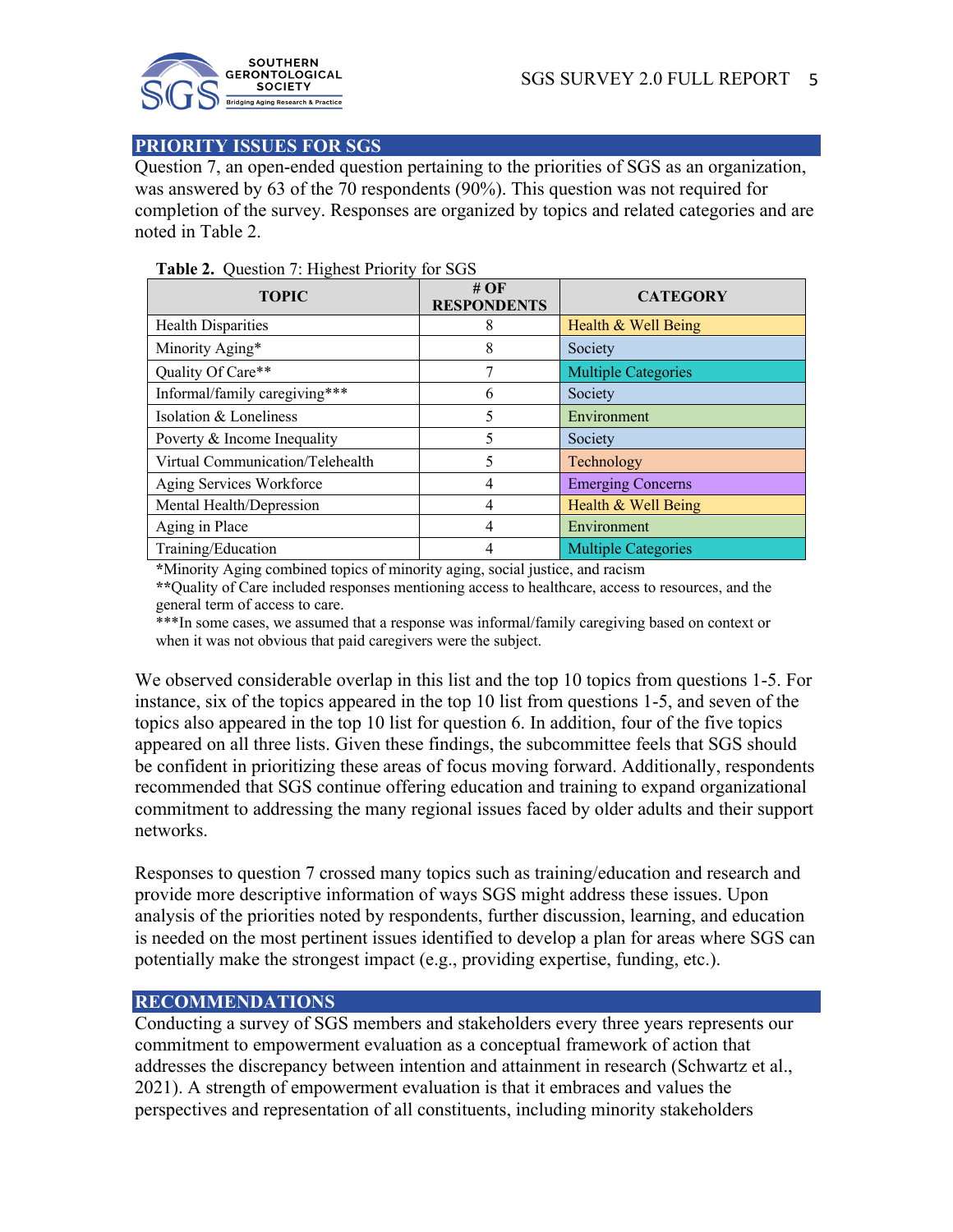

(Fetterman & Wandersman, 2005). Additionally, the principles of empowerment evaluation reflect the underlying philosophy and culture of SGS (see Schwartz et al., 2021). Within this framework, SGS stakeholders (i.e., SGS members, aging network community partners, educators, and others with an interest in aging in the southern United States) can incorporate organizational learning experiences into program development and implementation to create optimal outcomes.

Based on the priorities identified from SGS Survey 2.0, the survey subcommittee makes the following recommendations which can be encapsulated within three interwoven empowerment evaluation principles (noted in italics):

- **Continue with efforts to base** *organizational improvement on evidence-informed strategies that emphasize community ownership through self-determination and accountability.*
	- o Share the SGS Survey 2.0 results with SGS committees so they may plan initiatives that emphasize collaboration.
	- o Prioritize networking with organizational and community partners who can assist in identifying sponsorships and work toward a mission of bridging the gap between research and practice.
- **Place a priority on** *inclusion that encourages mutual responsibility (an ethos of social justice and an ethic of care)* **among stakeholders.**
	- o Make special efforts to address priorities of particular interest to stakeholders, while also maintaining inclusion across all constituencies and acknowledging the significance of all priorities and not only those expressed by the majority.
	- o Raise awareness around the identified topics to improve representation in subsequent versions of the survey.
	- o Prioritize a regional focus as we learned from the survey that certain issues remain especially important in the South.
- **Remain steadfast in building** *capacity for rapid adaptation as a means of promoting sustainability.*
	- Repeat and elaborate upon the topics from Survey 2.0 in Survey 3.0, scheduled to be disseminated in 2024.
	- o Consider avenues that increase diverse stakeholder representation from all states in our region.
	- o Transform SGS into a more engaged organization by increasing SGS representation in other types of meetings and/or forums working on issues identified in the priorities established by Survey 2.0.
	- o Identify resources to enhance dissemination of current and future findings.

The three broad recommendations noted above are operationalized by specific recommendations and action items in the full report. These recommendations build on those provided in the 2018 survey report recommendations, creating a longitudinal approach to ensuring that SGS member and stakeholder input is infused into priority setting for organizational activities.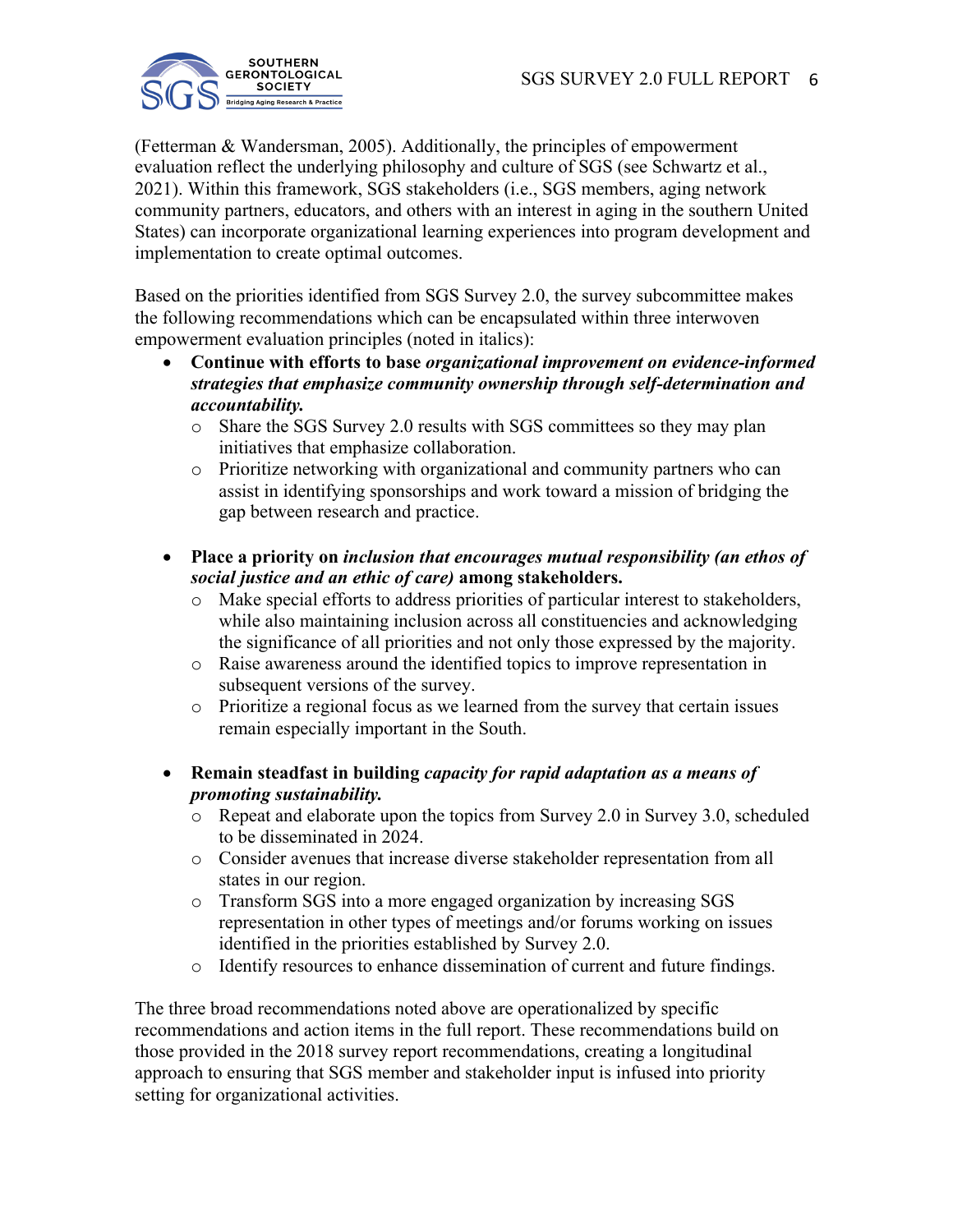

## **FULL REPORT - SGS SURVEY 2.0**

## **OVERVIEW**

Recommendations from the 2018 inaugural Southern Gerontological Society (SGS) priorities survey report led to substantive outputs including the development of conference tracks, a peer-reviewed publication and subsequent presentations, a webinar series, and two new standing committees (Gerontological Education and Advocacy). The survey subcommittee also recommended that SGS conduct a survey of priorities with respect to aging in the South at least every three years. Fielding a survey at that interval allows SGS to regularly engage stakeholders involved with older adults in the South and to determine topics stakeholders believe should be priorities for SGS to consider regarding gerontological education, research, and practice.

The second SGS priorities survey (Survey 2.0) was sent to members and stakeholders (e.g., conference attendees and sponsors, aging network partners, educators, and others with an interest in aging in the southern United States) in April and May of 2021. This report explains the methodology and content of the survey, describes respondent demographics, presents the findings of the survey, includes a discussion of evolving SGS priorities, and offers recommendations resulting from the project.

## **METHODOLOGY**

The survey was created in Qualtrics, with a link sent via the Constant Contact email platform to SGS members and stakeholders. An initial email and three reminders were sent, with an average of 1,953 "successful deliveries", meaning the email made it to inboxes without bouncing. The 2021 survey was different than the 2018 version in that it used a concurrent, mixed method approach which included significant qualitative data collection. The subcommittee analyzed only fully completed survey responses. Seventy completed survey responses were received. The survey response rate was 3.5%. Though this was lower than the 2018 SGS survey (13%), the large amount of qualitative data collected made for rich, in-depth insights regarding what respondents considered the most pressing issues faced by older adults in the South, as well as SGS priorities. Possible reasons for the low response rate include:

- Persons involved in the design and development of the 2021 survey were encouraged to recuse themselves from completing the survey.
- The 2021 survey was sent via email around the time of the SGS annual meeting, which was online due to the COVID-19 pandemic. The subcommittee originally planned to use the meeting as a reminder to participate in the survey. Given all that was happening at the time, there may have been "SGS overload".
- Due to the pandemic, many people were working remotely, with most meetings, classes, and other activities taking place online. Therefore, the online survey may have fallen victim to "pandemic online work burnout".
- To minimize the potential of spam responses, the 2021 survey was sent to a closed network and was not heavily promoted. It was not included in SGS social media posts, no teaser emails were sent, nor were there presentations by the subcommittee to other SGS committees to promote the survey to their members and networks.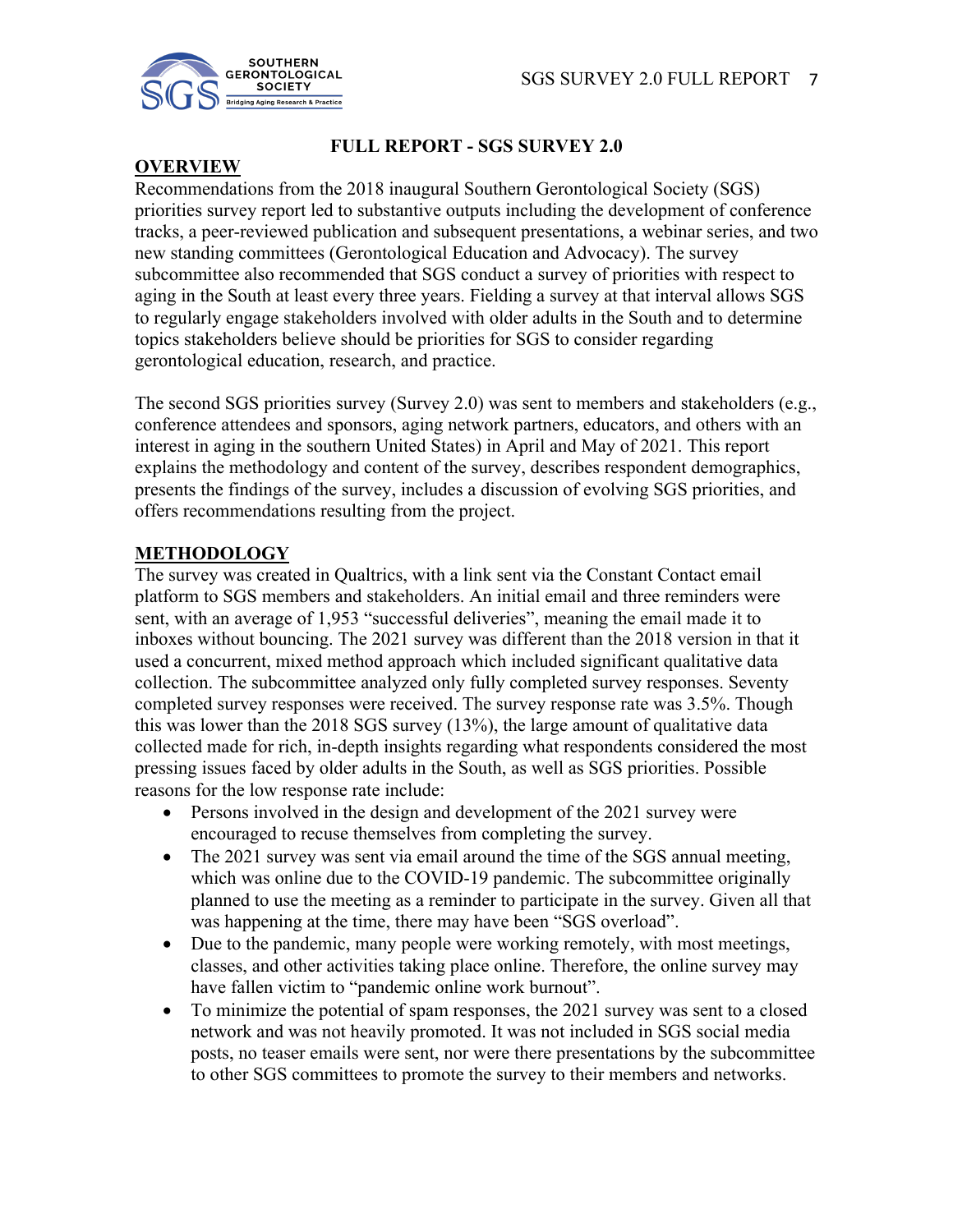

The 2021 survey took longer to complete than the 2018 survey, with more openended questions that people might not have had the time or inclination to finish. For example, 131 people started the survey but only 70 completed it.

As a starting point for Survey 2.0 development, survey subcommittee members reviewed the topics from the 2018 survey to ensure that relevant topics were included in the 2021 survey. Where necessary, topics were renamed, re-categorized, or deleted (if redundant). The subcommittee then reviewed the open-ended answers from 2018 survey question five, which included the written-in rankings of what respondents considered to be the top five overall issues faced by older adults in the South. The answers were sorted by topic and the survey subcommittee integrated feedback into Survey 2.0.

The 2021 survey had a total of 10 questions. In questions 1 through 5, respondents were asked to rank the top five most important topics from 1-5 with 1 being the most important. Topics were listed alphabetically within the following five categories related to aging in the South: Health and Well Being (15 topics), Environment (17 topics), Society (10 topics), Technology (13 topics), and Emerging Concerns (13 topics). In addition to the topics within each category, there was an "Other" option, allowing respondents to write-in and rank a topic of interest to them related to each of the five categories.

At the end of each of the category sections were two open-ended questions. The first asked respondents to share personal or professional reasons for their answers. The second asked them to include information about how they felt the COVID-19 pandemic may have influenced the priorities they selected. Respondents were not required to answer these questions for their surveys to be considered complete. The qualitative data from these write-in answers is detailed later in the report.

Question 6 was open-ended, and respondents were asked to consider all the topics, including any they might have added, and rank what they thought were the top five topics in overall importance faced by older adults in the South. Question 7, also open-ended, asked respondents to comment on the highest priority for SGS to consider over the next three years, given their previous answers.

Three demographic questions asked about respondents' SGS membership status, profession, and in which state they resided. Appendix A provides a copy of the full survey.

#### **RESPONDENT DESCRIPTION**

Thirty-seven respondents (52.8 %) were individual SGS members; 13 (18.6 %) had an organizational membership; and 20 (28.6 %) indicated that they were not members. Respondents were able to select multiple options for professions. Thirty indicated they were educators, 20 practitioners, 20 researchers, 10 retired, nine students, nine other, and four policy makers/influencers. Respondents used the "Other" option to self-identify as advocates, ADRC counselor, disability and aging counselor, Alzheimer's and dementia specialist, and care partner. There was representation from nine states in the SGS region. The state with the most respondents was Georgia (18) followed by North Carolina (16) and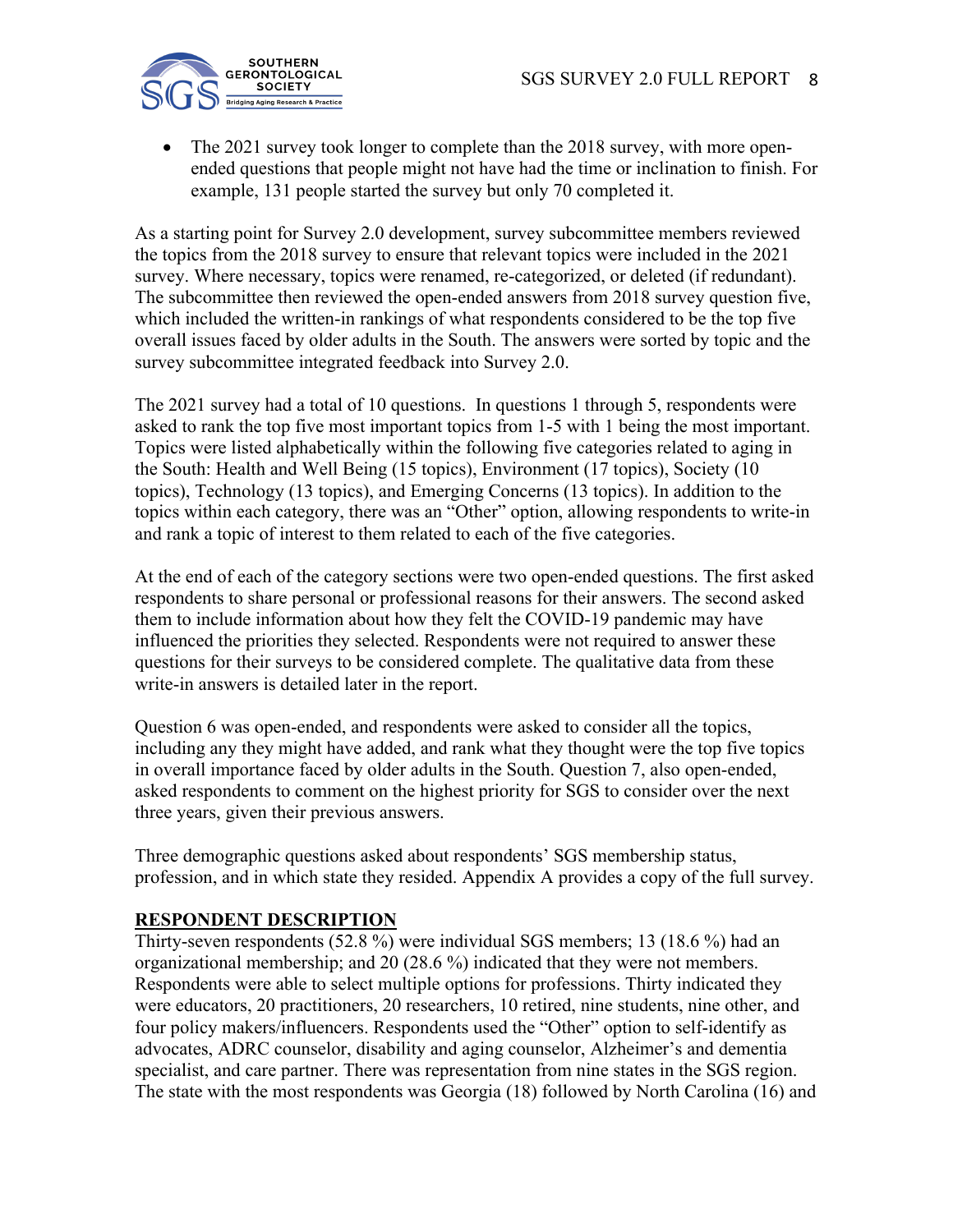

Virginia (15), which are also the states with the most SGS members. No responses were received from Alabama, Arkansas, the District of Columbia, Louisiana, Mississippi, Texas, or West Virginia. There were, however, responses from five states outside the SGS region: California, Massachusetts, Nebraska, Ohio, and Oklahoma.

## **DATA ANALYSIS**

Survey responses were exported to Excel where the data were cleaned, and incomplete responses were removed. Excel was used for descriptive analyses of quantitative data. ATLAS.ti 9 for Mac, a qualitative data analysis software program (QDAS), was used to store, manage, and assist with descriptive and open coding of the qualitative data (Friese, 2019).

**Quantitative Analysis**. To analyze the topic rankings by respondents, the weighted means were calculated for questions 1-5 of the completed surveys ( $N= 70$ ). A topic ranked number one (most important) was given a weight of five, while a topic ranked number five (least important) was weighted as one. Table 1 provides an overview of the topics within each of the five categories. The topic listed as Housing (in the Environment category), was consolidated from three topic options provided in the survey (housing affordability, housing accessibility, and housing quality). An iterative approach informed this analytical decision that was made based on results from questions 6 and 7 in which respondents referred to these housing topics with considerable overlap. By consolidating the three housing topics we were able to compare responses from questions 1-5 to questions 6 and 7 with greater accuracy. In a comparative analysis of responses from questions 1-5, we identified 10 topics with the highest means (Table 2). We then used this data to inform our descriptive analysis of questions 6 and 7. The findings are summarized in Tables 3 and 9. Of the 70 respondents, 37 and 63 answered open-ended questions 6 and 7, respectively.

**Qualitative Analysis.** Written responses (N=70) were uploaded into ATLAS.ti 9 where we systematically assigned codes and added comments (i.e., code definitions) to record descriptive characteristics and capture the meaning of the data. The coding process through ATLAS.ti made it possible to generate a full codebook and export analytical reports with illustrative quotes from respondents. These quotes were then incorporated into the findings sections to convey a deeper meaning of each priority.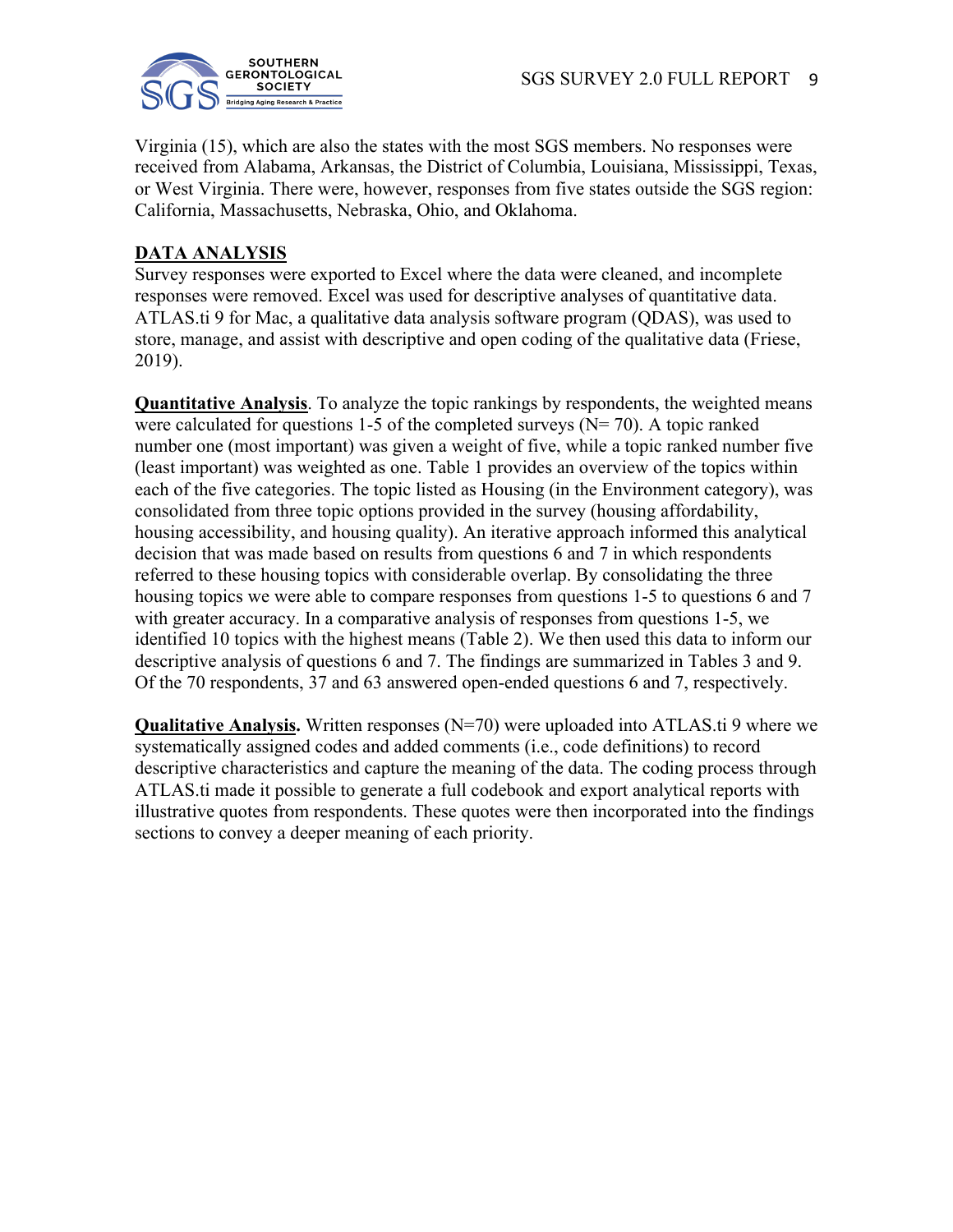

## **Table 1\*.** SGS 2021 Survey – Top 5 Rankings within Categories

| <b>Responses to QUESTIONS 1-5</b>                 | # of Respondents | <b>Weighted Mean</b> |
|---------------------------------------------------|------------------|----------------------|
| <b>HEALTH &amp; WELL BEING</b>                    |                  |                      |
| Chronic illness                                   | 42               | 3.69                 |
| Health disparities                                | 45               | 3.60                 |
| Cognitive impairment/dementia                     | 51               | 3.53                 |
| Mental health                                     | 42               | 2.76                 |
| Informal caregiver health                         | 33               | 2.33                 |
| <b>ENVIRONMENT</b>                                |                  |                      |
| Aging in place                                    | 43               | 3.77                 |
| Housing (affordability + accessibility + quality) | 63               | 3.16                 |
| Long-term services and supports (LTSS)            | 35               | 3.23                 |
| Social isolation                                  | 48               | 3.21                 |
| Transportation                                    | 28               | 2.64                 |
|                                                   |                  |                      |
| <b>SOCIETY</b>                                    |                  |                      |
| Poverty and income inequality                     | 63               | 3.62                 |
| Elder abuse/neglect/exploitation                  | 56               | 3.52                 |
| Informal/family caregiving                        | 60               | 3.42                 |
| Minority aging                                    | 47               | 3.00                 |
| Faith communities as a support resource           | 30               | 2.43                 |
|                                                   |                  |                      |
| <b>TECHNOLOGY</b>                                 |                  |                      |
| Internet access                                   | 60               | 4.10                 |
| Telehealth                                        | 47               | 3.30                 |
| Personal assistive technologies                   | 53               | 3.19                 |
| Personal mobility aids                            | 35               | 2.94                 |
| Mobile technologies                               | 32               | 2.59                 |
|                                                   |                  |                      |
| <b>EMERGING CONCERNS</b>                          |                  |                      |
| Aging services workforce                          | 46               | 3.76                 |
| Funding for aging programs                        | 45               | 3.18                 |
| Loneliness                                        | 46               | 3.15                 |
| Medicare (e.g., eligibility, enrollment, fraud)   | 36               | 2.83                 |
| Advance care planning                             | 33               | 2.45                 |

\*The Category color coding in the above table is repeated in each table in the report.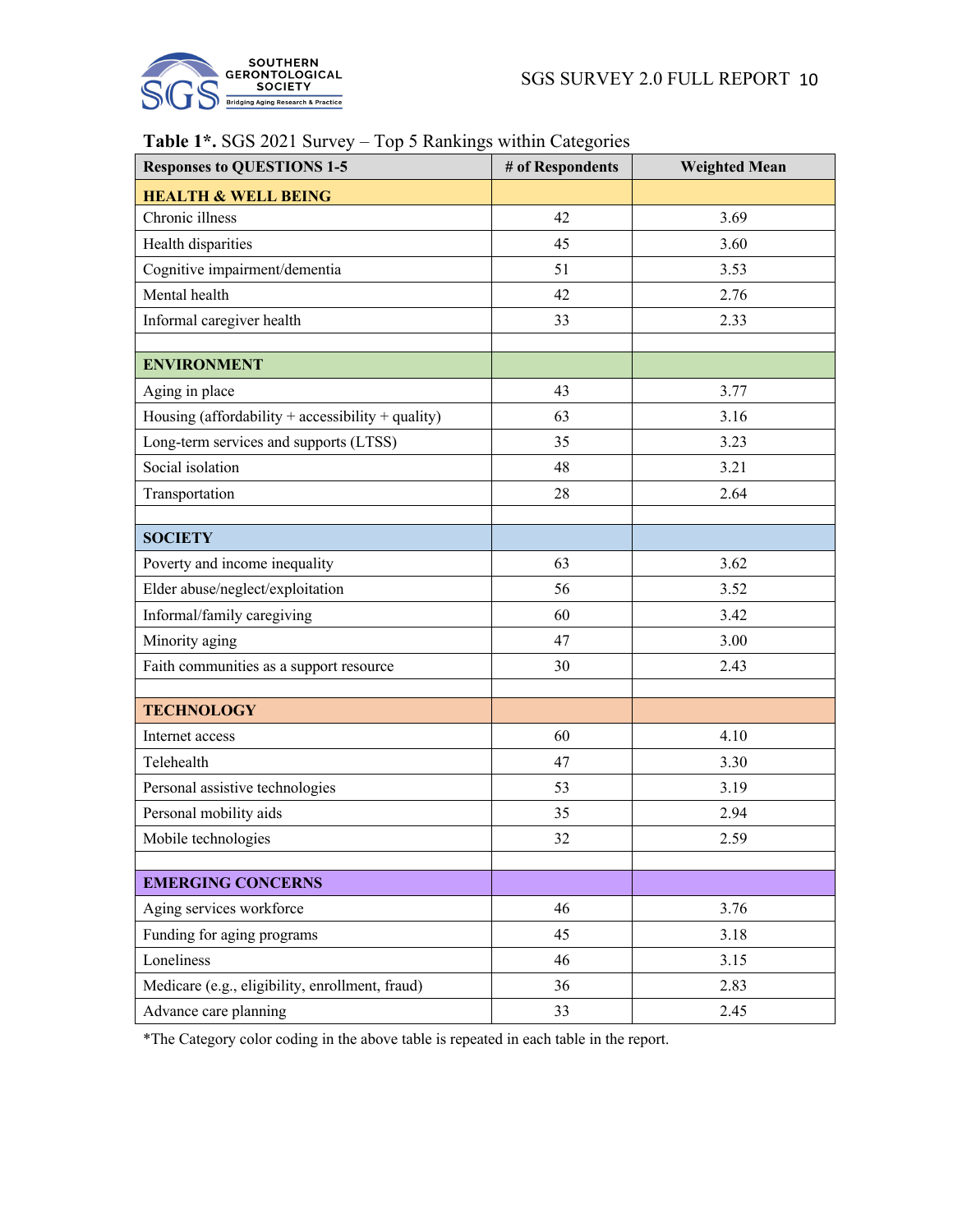

## **FINDINGS**

Aggregating the responses from questions 1 through 5 into a Top 10 list from all categories and compiling a second Top 10 list from the open-ended responses to question 6, five topics made both lists: Internet Access, Aging Services Workforce, Poverty and Income Inequality, Health Disparities, and Informal/Family Caregiving (see highlighted rows in Tables 2 and 3). The following sections detail these topics, with qualitative responses added for further context. The analyses depicted in Tables 2 and 3 will be essential for documenting longitudinal shifts in priorities among stakeholders.

**Table 2.** Top 10 Topics Overall from Questions 1 through 5 (Top 5 issues faced by older adults in the South within each category)

| <b>TOPICS RANKED BY</b><br><b>WEIGHTED RESPONSES in Q1-5</b> | . <i>. .</i><br><b>NUMBER OF</b><br><b>RESPONDENTS</b> | <b>MEAN</b> | <b>CATEGORY</b>          |
|--------------------------------------------------------------|--------------------------------------------------------|-------------|--------------------------|
| Internet access                                              | 60                                                     | 4.10        | Technology               |
| Aging in place                                               | 43                                                     | 3.77        | Environment              |
| Aging services workforce                                     | 46                                                     | 3.76        | <b>Emerging Concerns</b> |
| Chronic illness                                              | 42                                                     | 3.69        | Health & Well Being      |
| Poverty and income inequality                                | 63                                                     | 3.62        | Society                  |
| <b>Health disparities</b>                                    | 45                                                     | <b>3.60</b> | Health & Well Being      |
| Cognitive impairment/dementia                                | 51                                                     | 3.53        | Health & Well Being      |
| Elder abuse/neglect/exploitation                             | 56                                                     | 3.52        | Society                  |
| Informal/family caregiving                                   | 60                                                     | 3.42        | Society                  |
| Telehealth                                                   | 47                                                     | 3.30        | Technology               |

#### **Table 3.** Top 10 Topics-Question 6 (Top 5 issues faced by older adults in the South)

| <b>TOPICS RANKED BY WEIGHTED</b><br><b>RESPONSES</b> in Q6 | <b>NUMBER OF</b><br><b>RESPONDENTS</b> | <b>MEAN</b> | <b>CATEGORY</b>          |
|------------------------------------------------------------|----------------------------------------|-------------|--------------------------|
| Social entitlement programs                                |                                        | 4.00        | <b>Emerging Concerns</b> |
| Food security & nutrition                                  | 9                                      | 3.67        | Health & Well Being      |
| <b>Health disparities</b>                                  | 9                                      | 3.56        | Health & Well Being      |
| Housing                                                    | 13                                     | 3.54        | Environment              |
| Poverty & income inequality                                | 10                                     | 3.30        | Society                  |
| Minority aging*                                            | 7                                      | 3.29        | Society                  |
| Informal/family caregiving**                               | 13                                     | 3.23        | Society                  |
| Aging services workforce                                   | 9                                      | 3.22        | <b>Emerging Concerns</b> |
| Isolation & loneliness                                     | 15                                     | 2.60        | Environment              |
| Internet access                                            | 11                                     | 2.55        | Technology               |

\*Minority Aging combined topics of Asian populations, Black communities, BIPOC populations immigrant populations, LGBTQ populations, social injustice, racism, and refugees.

\*\*In some cases, we assumed that a response was informal/family caregiving based on context or when it was not obvious that paid caregivers were the subject.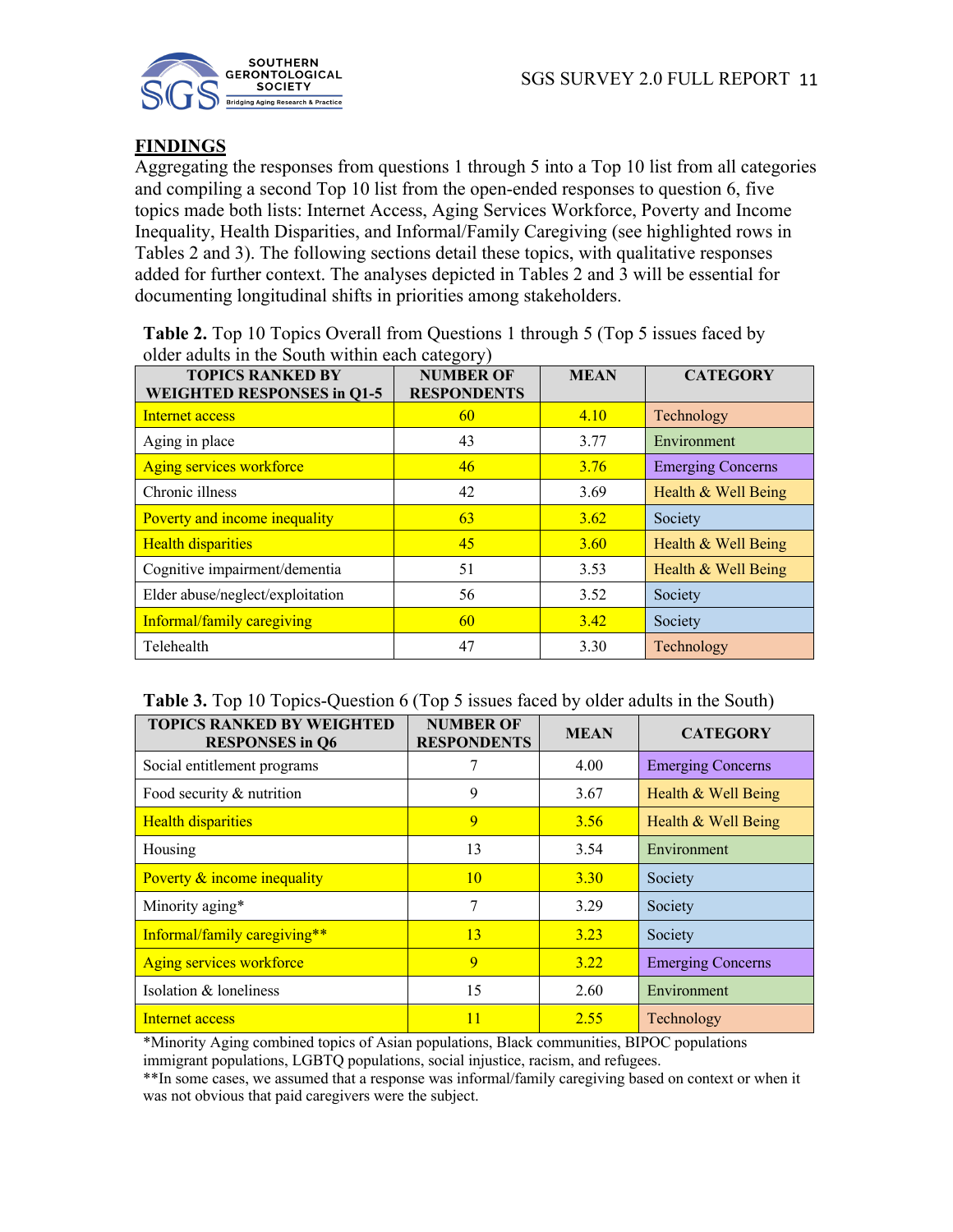

## *Internet Access*

Internet Access, in the Technology category, ranked highest on the Top 10 list aggregated from all categories in questions 1-5. On the Top 10 list compiled from the open-ended responses to question 6, Internet Access ranked tenth (see Table 4). Indeed, in contemporary society, internet access and use has transitioned from something that is desirable to something that is essential. It is widely accepted that this may be problematic for older adults (Hargittai, Piper & Morris, 2019).

**Table 4.** Internet Access Rankings

| <b>TOPIC</b>                                          | <b>NUMBER OF</b><br><b>RESPONDENTS</b> | <b>MEAN</b> | <b>CATEGORY</b> |
|-------------------------------------------------------|----------------------------------------|-------------|-----------------|
| Internet access $(\#1 \text{ on } Q1-5 \text{ list})$ | 60                                     | 4.10        | Technology      |
| Internet access $(\#10 \text{ on } Q6 \text{ list})$  |                                        | 2.55        | Technology      |

Issues of internet access emerged as the highest priority in the entire survey with a mean score of 4.10. As one respondent commented:

*Free internet access as a utility, not a privilege, for everyone became an even more visible sign of equity during COVID-19, especially for social connections, education, and health access.*

The sentiment that COVID-19 has brought issues of internet access into sharper focus was reinforced by another respondent who noted that, *COVID has shown us how important and impactful connectedness via technology can be.* Another wrote:

*The pandemic struck quickly causing most in-person services to stop for many months. Without access to the internet and/or a device that allows them to communicate with those outside their home, older adults were unable to do many things that helped those with technology persevere through the pandemic.*

There was particular concern with access in rural areas (Lee et al., 2020); *It all hinges on expanding internet access to rural areas.* Advantages of providing internet access, particularly with regard to telehealth, were emphasized:

*Access to telehealth (which requires access to reliable broadband) can not only mitigate health deserts but can also be a great way to include the family caregiver. Providing the senior with a mobile device and the training to use it would promote health and social interaction since many virtual communication tools can be accessed via mobile.*

Expanding on the issue of access, a major concern was user acceptance and technology friendliness. For example, one respondent commented:

*… encouraging or relying on technology is, in my opinion, not very "agefriendly". Many older adults have no interest in learning to use these devices but for some, they can be helpful. While access to the internet has greatly increased in some rural parts of the south, having access doesn't mean that older adults use that access. For instance, all of my living*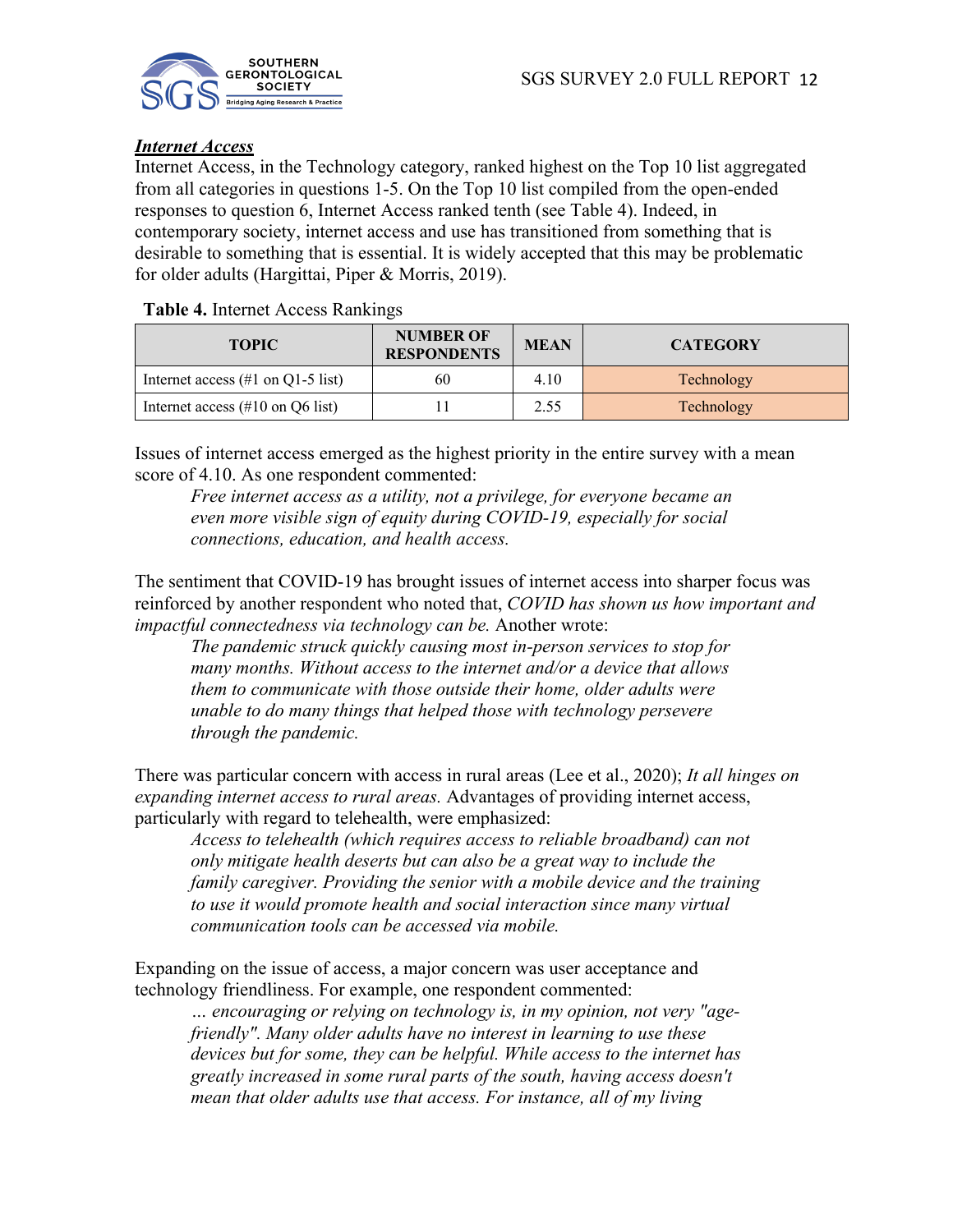

*grandparents have internet. They rarely, if at all, use it. They also hate their cell phones. I do believe this adversity to technology will fade as time passes and we move toward a cohort of older adults who have always had technology in their lives but even my parents, the age of boomers, hate how "techy" things are becoming.*

Echoing the observations of many respondents, one person wrote*, Many have technology with no idea how to use it!* Another noted that, *Internet does not seem to be an issue, but knowing how to use the technology is a major issue. We need teams to teach older adults to successfully use the technology.*

## And a third reinforced this advocacy:

*Tech has gadgets we do not know how to use and cannot afford. Let's approach lack of connectivity and isolation as an opportunity to supply and train every elder this utility at the lowest possible cost and highest quality support.*

Providing internet access, in itself, was not deemed sufficient but had to be considered as part of a broader array of solutions when addressing the concerns of older adults in the South. But it was viewed as necessary for addressing many of the issues identified in the survey. As one person opined, *…most of these* [issues] *tie back to internet access*. *Without access, most of the technologies are irrelevant.* Another respondent wrote, *To properly execute Telehealth many of the other choices will need to also be implemented. There is a need for an overall solution instead of discrete options that don't work with each other.* Finally, we note that one respondent questioned the notion that access to technology even be considered as a solution to complex issues involving diverse users, explaining:

*COVID emphasized that the technology infrastructure for successfully implementing Telehealth on a broad level does not exist despite the billions of dollars invested in the technology. We need to stop looking at this as a technology solution and focus on the end users and how they would prefer to interact.* 

#### *Aging Services Workforce*

Aging Services Workforce, in the Emerging Concerns category, ranked third overall on the Top 10 list aggregated from all categories in questions 1-5. On the Top 10 list compiled from the open-ended responses to question 6, Aging Services Workforce ranked eighth (see Table 5).

| <b>TOPICS</b>                                                  | <b>NUMBER OF</b><br><b>RESPONDENTS</b> | <b>MEAN</b> | <b>CATEGORY</b>          |
|----------------------------------------------------------------|----------------------------------------|-------------|--------------------------|
| Aging services workforce $(\#3 \text{ on } Q1-5 \text{ list})$ | 46                                     | 3.76        | <b>Emerging Concerns</b> |
| Aging Services Workforce (#8 on Q6 list)                       |                                        | 3.22        | <b>Emerging Concerns</b> |

**Table 5.** Aging Services Workforce Rankings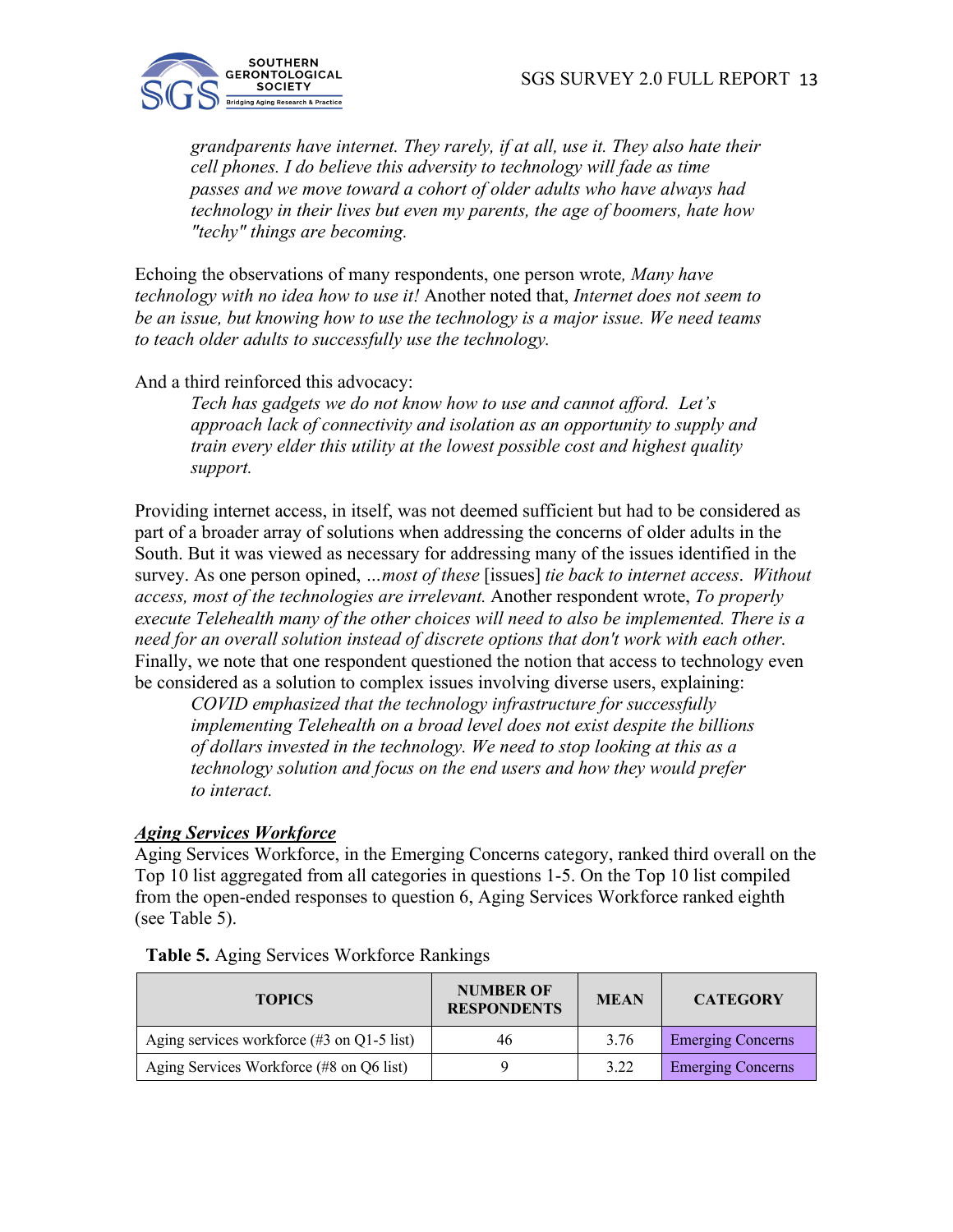

Along with the rapidly increasing aging population is the demand for services. However, the aging services workforce is facing a thorny dilemma. Two participants' statements revealed aspects of this difficulty*,* the first stated, *At the current rate there will not be enough professional caregivers in the future to provide care at an affordable rate.* The second commented, *The aging services workforce was already having difficulties maintaining staff due to low wages, long hours and limited benefits.*

One respondent, commenting on workforce issues, reported, *The Covid-19 pandemic made these issues worse and at a time when it should have been adding staff to be able to serve the needs of the baby boom generation as it ages*.

## *Poverty & Income Inequality*

Poverty & Income Inequality, in the Society category, ranked fifth overall on the Top 10 list aggregated from all categories in questions 1-5. On the Top 10 list compiled from the open-ended responses to question 6, Poverty & Income Inequality also ranked fifth (see table 6).

| THEIR OF LOTER OF HIS CHIEF HIS HOME INSTITUTION |                                        |             |                 |  |
|--------------------------------------------------|----------------------------------------|-------------|-----------------|--|
| <b>TOPIC</b>                                     | <b>NUMBER OF</b><br><b>RESPONDENTS</b> | <b>MEAN</b> | <b>CATEGORY</b> |  |
| Poverty & income inequality (#5 on Q1-5 list)    | 63                                     | 3.62        | Society         |  |
| Poverty & income inequality (#5 on Q6 list)      | 10                                     | 3.30        | Society         |  |

#### **Table 6.** Poverty & Income Inequality Rankings

Although poverty and income inequality were in the Society category, this topic was mentioned across other categories including Health and Well-Being, Environment, and Emerging Concerns. A participant elaborated on the cross-cutting nature of poverty and inequality as an issue:

*Wealth inequality and social/racial injustice are symptomatic of our deep misunderstanding of the contextual differences in which we are born and raised. Without a clear legal framework establishing the rights of every individual to the basic securities and sustenance of human dignity (food, clothing, shelter, healthcare, education, communication, transportation, legal representation, a living wage, free association, physical security, and voting rights) and broad social acceptance of these universal rights, we will continuously struggle with failure in our society…*

Another participant mentioned health disparities and issues of longevity in connection to income:

*Multi-morbidity and health disparities greatly influence the experience of aging and longevity in the South. In my practice with a low income minority older adult population reduced life expectancy is significant and needs to be addressed.*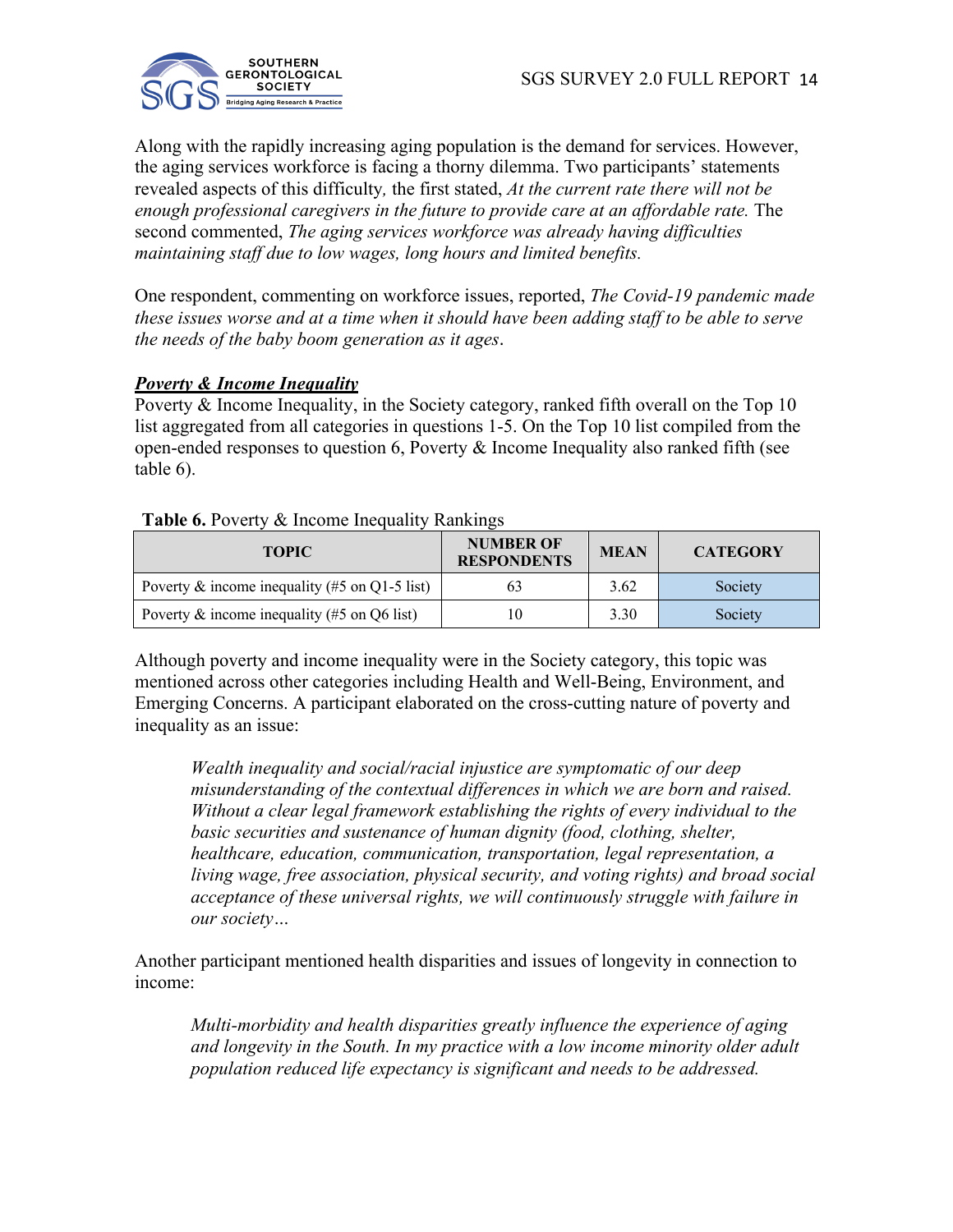

This concern coincides with literature indicating associations between lack of access to health care and low-income populations (Lazar & Davenport, 2018):

As alluded to in the comments above, respondents call for policy reform that supports equity among all citizens and a universal approach regarding older adults' rights. Other respondents discussed topics related to poverty and inequality specifically within rural communities, such as:

*Affordable housing that is high quality with access to transportation and healthy food is often unavailable for older persons. Our program is housing-based, and I see first-hand the issues in urban low income communities. I live in a rural community and access to health food remains a huge issue--with no grocery store in the county and the only convenient place to shop is Dollar General or gas station convenience stores.*

Together, these statements speak to the permeability of poverty and income inequality as it relates to social determinants of health such as housing, transportation, access to health care, and food insecurity.

## *Health Disparities*

Health Disparities, in the Health & Well Being category, ranked sixth overall on the Top 10 list aggregated from all categories in questions 1-5. On the Top 10 list compiled from the open-ended responses to question 6, Health Disparities ranked third (see Table 7).

| <b>TOPIC</b>                                             | <b>NUMBER OF</b><br><b>RESPONDENTS</b> | <b>MEAN</b> | <b>CATEGORY</b>     |
|----------------------------------------------------------|----------------------------------------|-------------|---------------------|
| Health disparities $(\#6 \text{ on } Q1-5 \text{ list})$ | 45                                     | 3.60        | Health & Well Being |
| Health disparities $(\#3 \text{ on } Q6 \text{ list})$   |                                        | 3.56        | Health & Well Being |

**Table 7.** Aging Services Workforce Rankings

As described by one participant*, Health disparities in the U.S. have led to minorities not getting regular healthcare checks which has resulted in increased populations living with untreated health conditions.* Another participant succinctly stated how, *Covid-19 has shown that we need more work on health disparities.* Current literature and ongoing research demonstrate disparities among those infected and dying from COVID-19 (CDC 2020; Abedi et al., 2020). This is not limited to physical health disparities but also includes the mental health impacts of the pandemic on ethnically diverse older adults (Bohn et al., 2021). In addition to mental health, one participant noted falls as a major health disparity among older adults in the South:

*I do think there are health disparities among older adults in our region and that there are issues - specifically falls and mental health …seem to be a greater issue or that more older adults need support or services to support [them].*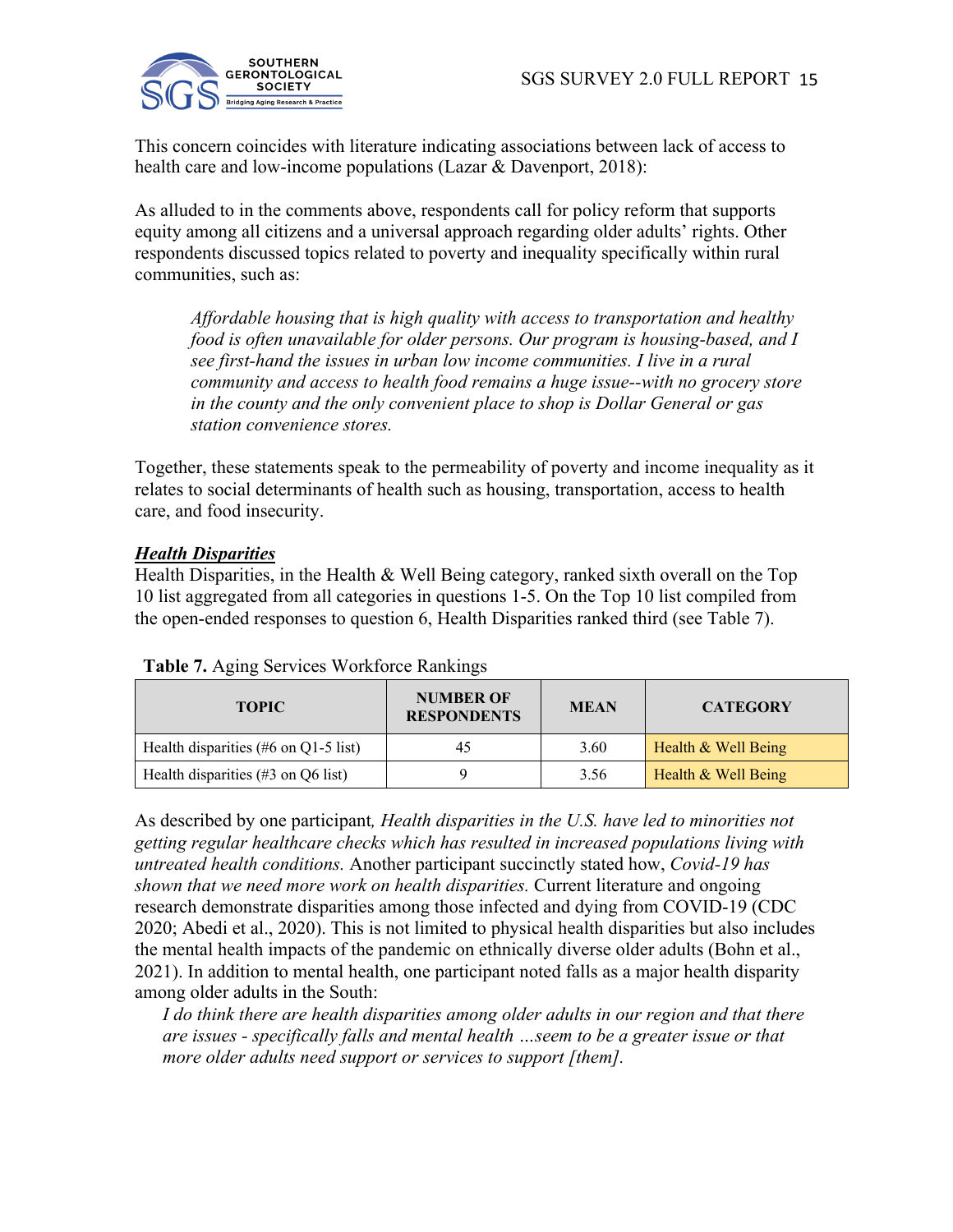

Participant responses related to health disparities overlap with other highly ranked topics in the SGS survey, including Poverty and Income Inequality. Given the negative association between poverty and health (Price et al., 2018), it is not surprising that these topics were highly rated as top issues faced by older adults in the South.

## *Informal / Family Caregiving*

Informal/Family Caregiving, in the Society category, ranked ninth overall on the Top 10 list aggregated from all categories in questions 1-5. On the Top 10 list compiled from the open-ended responses to question 6, Informal/Family Caregiving ranked seventh (see Table 8).

## **Table 8.** Informal / Family Caregiving Rankings

| <b>TOPIC</b>                                                                   | <b>NUMBER OF</b><br><b>RESPONDENTS</b> | <b>MEAN</b> | <b>CATEGORY</b> |
|--------------------------------------------------------------------------------|----------------------------------------|-------------|-----------------|
| Informal/family caregiving $(\text{\#}9 \text{ on } Q1\text{-}5 \text{ list})$ | 60                                     | 3.42        | Society         |
| Informal/family caregiving (#7 on Q6 list)                                     |                                        | 3.23        | Society         |

Open-ended responses related to family caregiving reflected how caregivers should be recognized as part of the health care team and are often performing medically complex tasks for long periods of time. As one respondent stated, *Supports for family caregivers are essential because without family caregivers the entire care infrastructure fails. Family caregivers manage care, manage the meds and ensure that the care plan is implemented (test, appointments, imaging, nutrition, etc.).*

Another respondent addressed the shrinking caregiver ratio of potential family caregivers to the number of older adults needing help, due to the aging baby boom population, and reduction in birth rates, among other factors:

*The need for family caregivers is increasing at the same time the number of family members available to provide care is decreasing. Since caregivers are the backbone of the health care system for older adults with chronic and serious illnesses, and as the large baby boom generation ages, and the long-term care system has difficulty maintaining its workforce, caregiving becomes a crisis situation.*

An additional comment noted the difficulties caregivers often face. This includes lack of support in managing difficult tasks in which they are not trained, through fragmented health care and community-based systems that can be confusing, *Caregiver support is lacking - caregivers referred around heavily complex systems but never receiving assistance needed.*

Approximately 48.1 million people are providing care for someone 50 years or older (AARP & National Alliance for Caregiving, 2020). Challenges faced by family caregivers have been highlighted during the COVID-19 pandemic, since many community-based programs and services shut down or were reduced, causing some people to assume caregiving duties for the first time.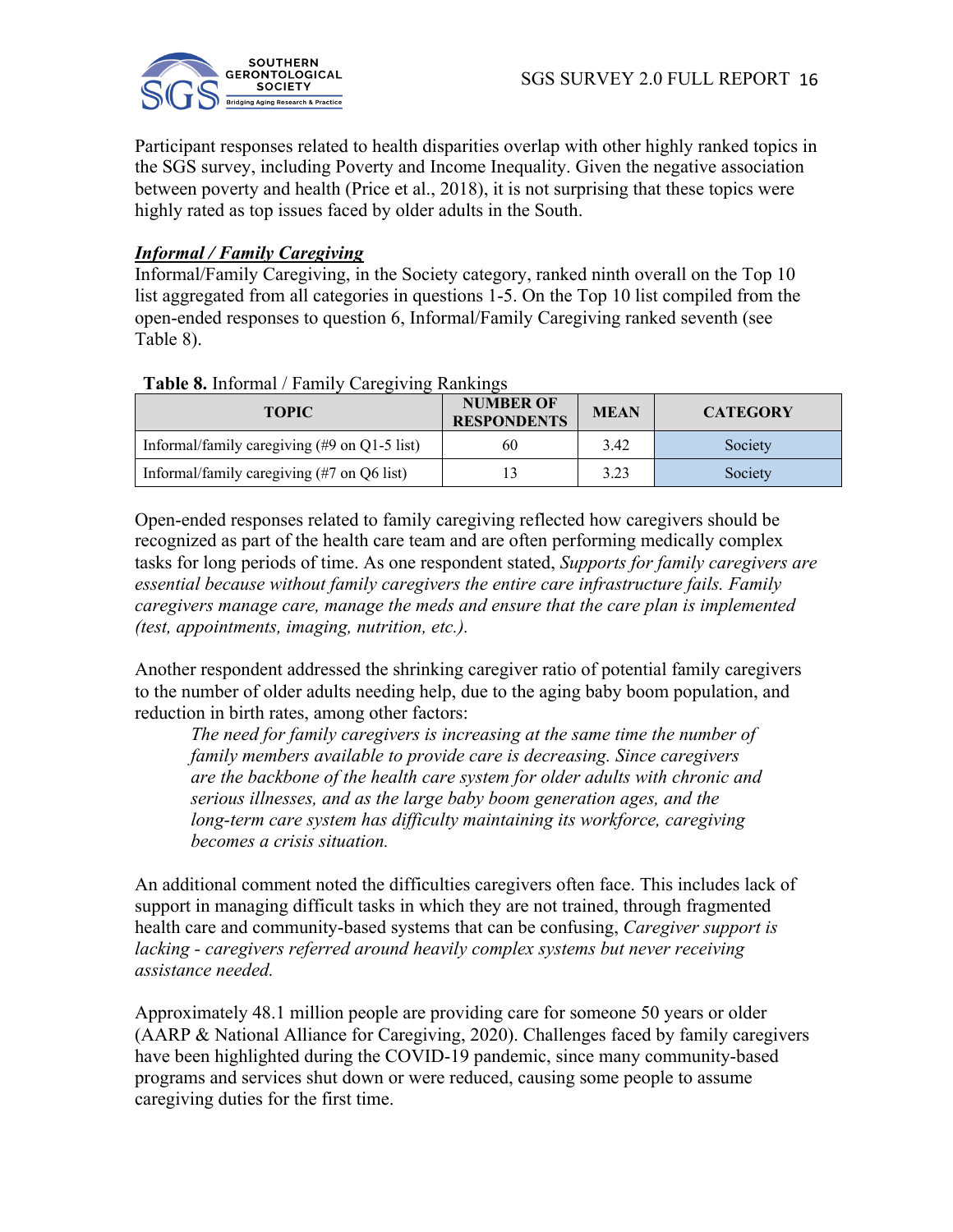

## **EVOLVING SGS PRIORITIES- THE PAST, PRESENT, AND FUTURE**

Conducting a survey of SGS members and stakeholders every three years represents our commitment to empowerment evaluation as a conceptual framework of action that addresses the discrepancy between intention and attainment in research (Schwartz et al., 2021). A strength of empowerment evaluation is that it embraces and values the perspectives and representation of all constituents, including minority stakeholders (Fetterman & Wandersman, 2005). Additionally, the principles of empowerment evaluation (improvement, community ownership, inclusion, democratic participation, social justice, community knowledge, evidence-based strategies, capacity building, organizational learning, and accountability) are aligned with the underlying philosophy and culture of SGS (see Schwartz et al., 2021). Within this framework, SGS stakeholders (i.e., SGS members, aging network community partners, educators, and others with an interest in aging in the southern United States) can incorporate organizational learning experiences into program development and implementation to create optimal outcomes.

#### *Comparison to Previous Survey*

The 2018 survey responses influenced SGS priorities in program development, committee agendas, projects, and conference tracks. It also provided a foundation for creating Survey 2.0 and led to a journal publication. Many of the topics that made at least one of the Top 10 lists in Survey 2.0 findings were also on the Top 10 list from the 2018 survey report, including Health Disparities, Poverty/Economic Concerns, Caregiving, Chronic Illness, Housing, Social Isolation, and Dementia. Though we found evidence suggesting the COVID-19 pandemic had an impact on response rankings from 2021, the similarities between the results of the two surveys indicate a continuity in respondents' feelings about issues faced by older adults in the South. Given our focus on organizational empowerment, we believe it is important to be transparent in acknowledging that, while some priorities shifted regarding perceived importance, they are still considered stakeholders' priorities and should continue to be addressed (see Recommendations section).

## *Priority Issues for SGS*

Question 7, an open-ended question pertaining to the priorities of SGS as an organization, was answered by 63 of the 70 respondents (90%). This question was not required for completion of the survey. Responses were organized by topics and related categories and are noted in Table 9.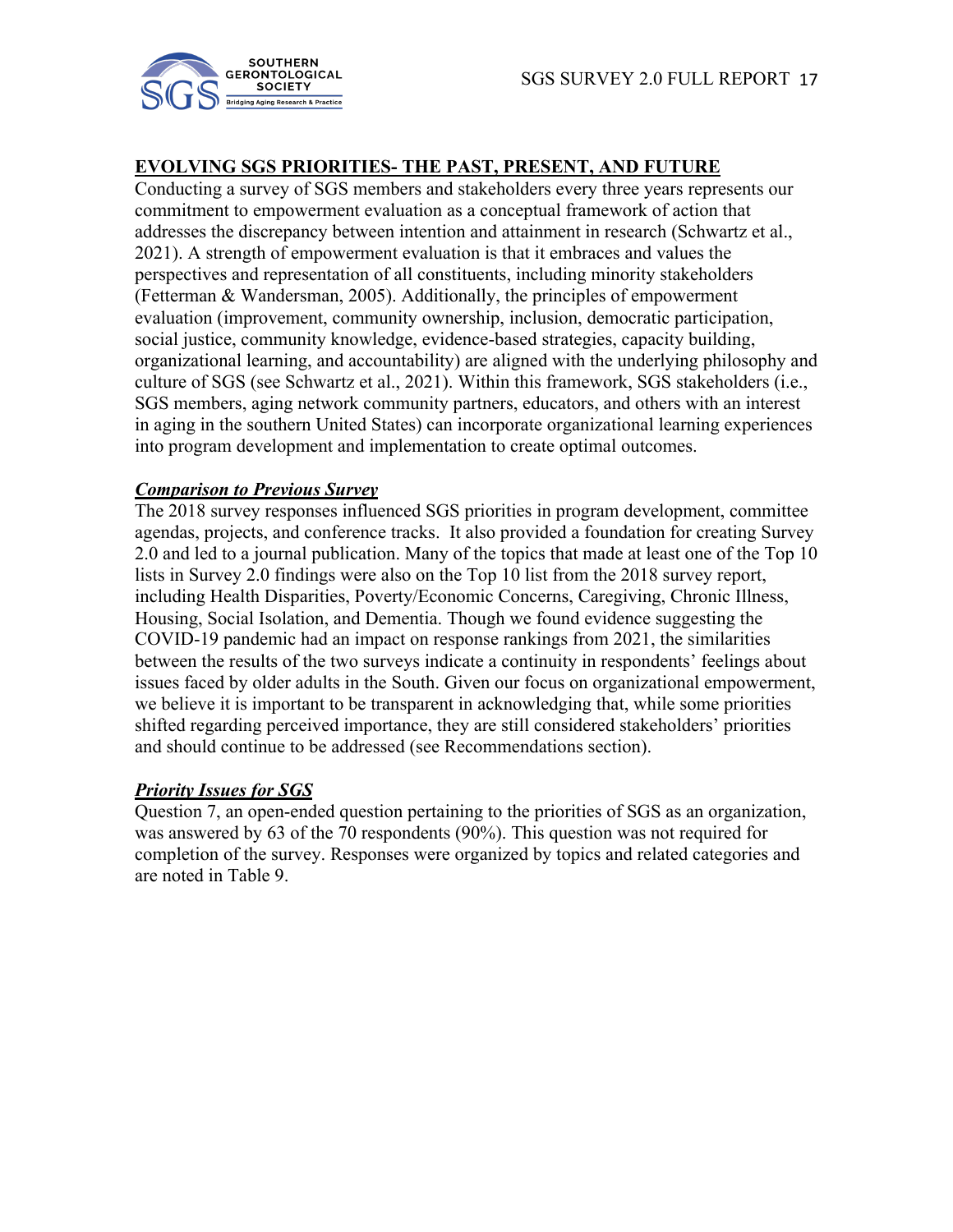

| <b>Table 2.</b> Question 7. Highest Holley for BOB |                              |                          |  |  |
|----------------------------------------------------|------------------------------|--------------------------|--|--|
| <b>TOPIC</b>                                       | # $OF$<br><b>RESPONDENTS</b> | <b>CATEGORY</b>          |  |  |
| <b>Health Disparities</b>                          | 8                            | Health & Well Being      |  |  |
| Minority Aging*                                    | 8                            | Society                  |  |  |
| Quality Of Care**                                  |                              | Multiple                 |  |  |
| Informal/family caregiving***                      | $\mathfrak b$                | Society                  |  |  |
| Isolation & Loneliness                             | 5                            | Environment              |  |  |
| Poverty & Income Inequality                        | 5                            | Society                  |  |  |
| Virtual Communication/Telehealth                   | 5                            | Technology               |  |  |
| Aging Services Workforce                           | $\overline{4}$               | <b>Emerging Concerns</b> |  |  |
| Mental Health/Depression                           | 4                            | Health & Well Being      |  |  |
| Aging in Place                                     | 4                            | Environment              |  |  |
| Training/Education                                 | 4                            | Multiple                 |  |  |

### **Table 9.** Question 7: Highest Priority for SGS

\*Minority Aging combined topics of Asian populations, Black communities, BIPOC populations immigrant populations, LGBTQ populations, social injustice, racism, and refugees.

**\*\***Quality of Care included responses mentioning access to healthcare, access to resources, and the general term of access to care.

\*\*\*In some cases, we assumed that a response was informal/family caregiving based on context or when it was not obvious that paid caregivers were the subject.

We observed considerable overlap in this list and the top 10 topics from questions 1-5. For instance, six of the topics appeared on the top 10 list from questions 1-5, and seven of the topics also appeared in top 10 list for question 6. In addition, four of the five topics appeared on all three lists. Given these findings, SGS should be confident in prioritizing these areas of focus moving forward. Additionally, respondents recommended that SGS continue offering education and training to expand organizational commitment to addressing the many regional issues faced by older adults and their support networks.

Responses to question 7 crossed many topics such as training/education and research and provide more descriptive information of ways SGS might address these issues. It is possible that respondents recognized that SGS could have a more defined and specific role in addressing certain issues. For example, one respondent wrote, *Follow our Mission, and participate in the work of SGS, build productive collaborative relationship[s] with groups and people of action, and take action to accomplish mutually planned SMART goals; review, repeat.*

Upon analysis of the priorities noted by respondents, further discussion, learning, and education is needed on the most pertinent issues identified to develop a plan for areas where SGS can potentially make the strongest impact (e.g., providing expertise, funding, etc.)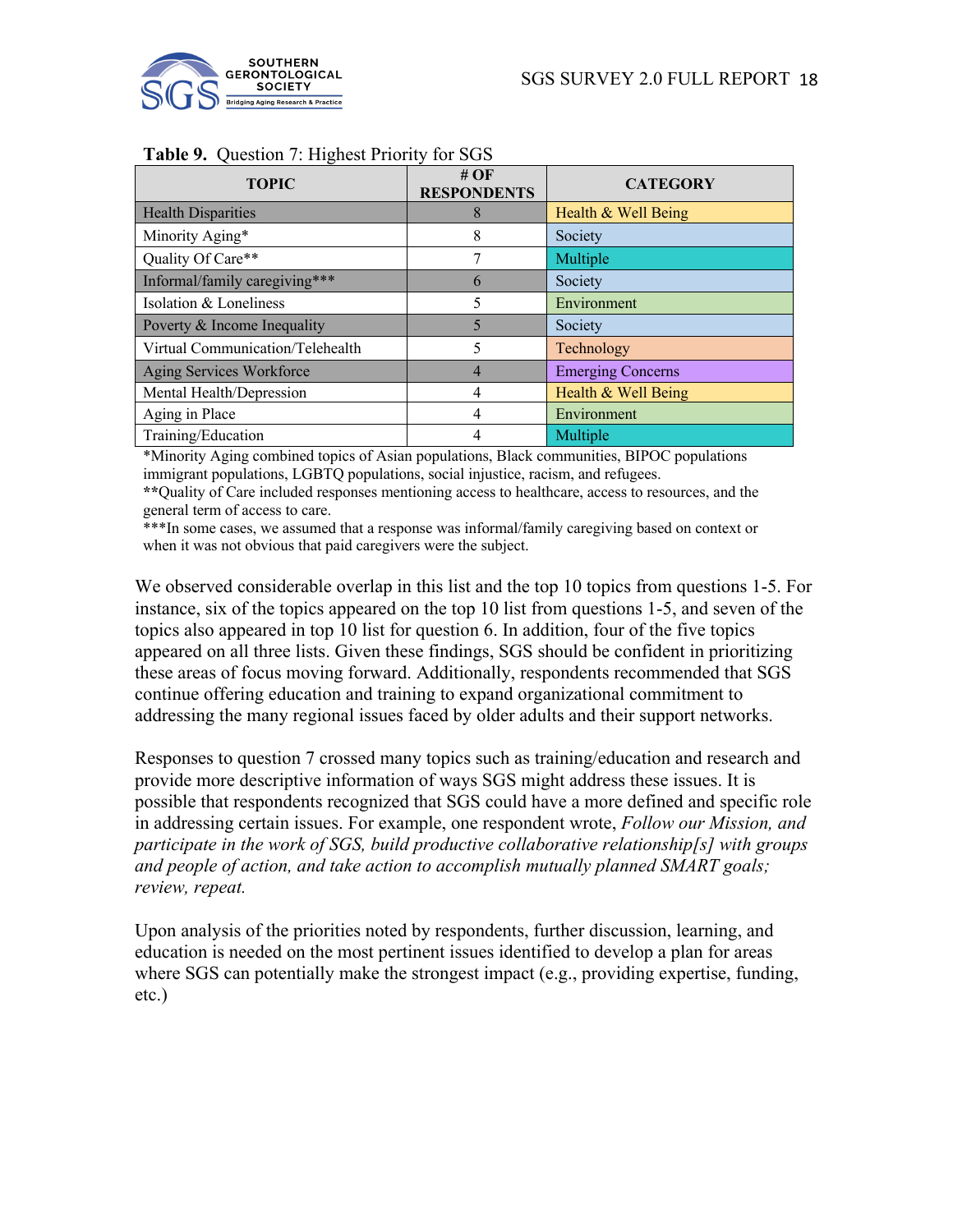

## **RECOMMENDATIONS**

Based on the priorities identified from the SGS Survey 2.0, the Development Committee survey subcommittee makes the following recommendations which can be encapsulated within three interwoven empowerment evaluation principles (noted in italics):

- **Continue with efforts to base** *organizational improvement on evidence-informed strategies that emphasize community ownership through self-determination and accountability.*
	- o Share the SGS Survey 2.0 results with SGS committees so they may plan initiatives that emphasize collaboration, such as:
		- § Endowment campaigns should plan for the shifts in priorities among stakeholders over time.
		- Established and newly formed SGS committees are encouraged to use the survey data and findings to develop intra-organizational networking opportunities.
		- § SGS should consider an integrated approach to organizing the annual conference tracks as the survey results indicate that topics are complex and span categories.
	- o Prioritize networking with organizational and community partners who can assist in identifying sponsorships and work toward a mission of bridging the gap between research and practice.
- **Place a priority on** *inclusion that encourages mutual responsibility (an ethos of social justice and an ethic of care)* **among stakeholders.**
	- o Make special efforts to address priorities of particular interest to stakeholders, while also maintaining inclusion across all constituencies and acknowledging the significance of all priorities, not only those expressed by the majority.
		- While issues relating to socially excluded and minoritized populations were specifically mentioned, the inequities that negatively impact these populations were apparent across categories and should be interpreted as interconnected.
		- Situational factors (e.g., the pandemic) should be considered in interpreting results from past, present, and future surveys to ensure that SGS has the greatest impact on the diverse lives of older adults and their support networks. For instance, the opioid crisis remains a priority among stakeholders, even though it was not among the top priorities in Survey 2.0.
	- o Raise awareness around the identified topics to improve representation in subsequent versions of the survey.
		- SGS committees are encouraged to use this information to aid in recruiting a larger and a more diverse sample for Survey 3.0.
	- o Prioritize a regional focus as we learned from the survey that certain issues remain especially important in the South.
		- The southern region is an area that suffers disproportionately from communication disadvantages (e.g., internet access) particularly in rural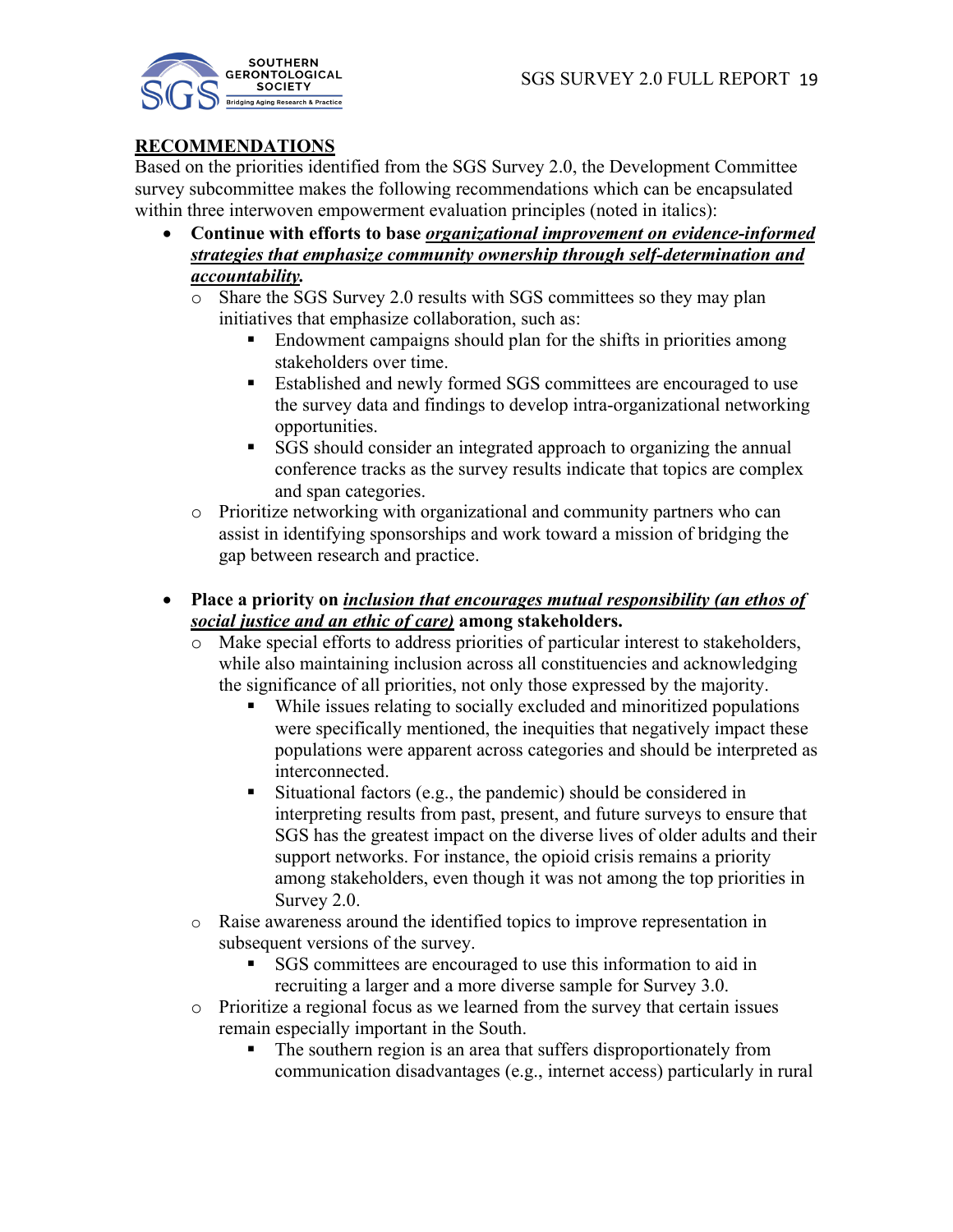

areas; therefore, it is imperative to develop regionally relevant research and outreach.

## • **Remain steadfast in building** *capacity for rapid adaptation as a means of promoting sustainability.*

Topics from Survey 2.0 will be repeated and elaborated upon in Survey 3.0, scheduled to be disseminated in 2024. The survey subcommittee will plan to:

- Ask comparative questions to gain an understanding of how identified priorities related to older adults in the South may shift over time.
- Solicit input from participants about where they stand presently/at the time of the survey on the categories and associated topics in Survey 3.0.
- Improve survey measures to capture the complexity of topics and categories.
- o Consider avenues that increase diverse stakeholder representation from all states in our region.
- o Transform SGS into a more engaged organization by increasing SGS representation at other types of meetings and in forums working on issues identified in the priorities established by Survey 2.0.
	- § Apply insights learned from the COVID-19 pandemic to guide SGS actions moving forward as other potential illnesses/diseases become a part of our societal consciousness.
	- § While gerontological challenges are always present, the COVID-19 pandemic has exacerbated many issues. Therefore, we recommend increased involvement in public and private sectors, such as the direct care workforce.
- o Identify resources to enhance dissemination of current and future findings.
	- Encourage the *Journal of Applied Gerontology* and other communication outlets to refer to these findings and identify foci of special interest and other means of highlighting research in these areas.

These recommendations build on those provided in the 2018 survey report recommendations (see Appendices B and C), creating a longitudinal approach to ensuring that SGS member and stakeholder opinions are infused into priority setting for organizational activities.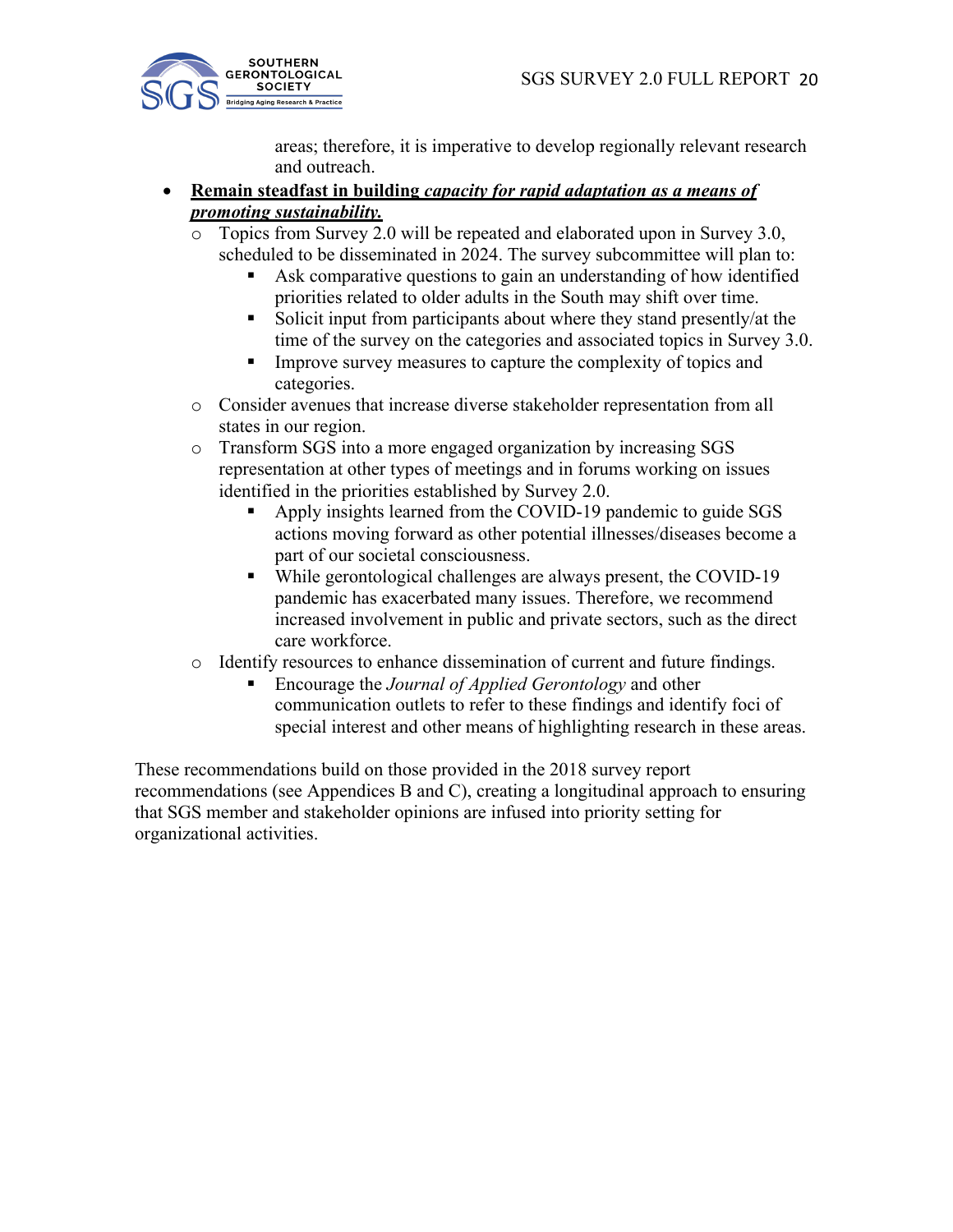

#### **References**

- AARP and National Alliance for Caregiving (2020). *Caregiving in the United States 2020*. Washington, DC. https://doi.org/10.26419/ppi.00103.001
- Abedi, V., Olulana, O., Avula, V., Chaudhary, D., Khan, A., Shahjouei, S., Li, J., & Zand, R. (2020). Racial, economic, and health inequality and COVID-19 infection in the United States. *Journal of Racial and Ethnic Health Disparities 8*, 732-742.
- Bohn, L., Gomes, S., de Queiroz Neto, E.S., de souza Lage, A.C.S., de Freitas, M.D.B., de Paula Magalhaes, F., Mota, J., & Miranda, L.S. (2021). Predictors of lower depression levels in older adults during COVID-19 lockdown. *Journal of Applied Gerontology, 40*(11), 1407-1416.
- Center for Disease Control (CDC) (2020). COVID-19 Racial and Ethnic Disparities (cdc.gov). Retrieved from https://www.cdc.gov/coronavirus/2019 ncov/community/health-equity/racial-ethnic-disparities/index.html
- Fetterman, D.M., & Wandersman, A. (Eds.). (2005). *Empowerment evaluation principles in practice.* New York, NY: Guilford Press.
- Friese, S. (2019) *Qualitative Analysis with ATLAS.ti* (3<sup>rd</sup> edn.). Thousand Oaks, CA: SAGE Publication, Inc.
- Hargittai, E., Piper, A.M. & Morris, M.R. (2019). From internet access to internet skills: digital inequality among older adults. *Universal Access in the Information Society, 18*, 881-890.
- Lazar, M. & Davenport, L. (2018). Barriers to health care access for low income families: A review of literature. *Journal of Community Health Nursing.*  https://doi.org/10.1080/07370016.2018.1404832
- Lee, H. Y., Choi, E. Y., Kim, Y., Neese, J., & Luo, Y. (2020). Rural and non-rural digital divide persists in older adults: Internet access, usage, and perception. *Innovation in Aging*, *4*(Suppl 1), 412.
- Price, J.H., Khubchandani, J., & Webb, F.J. (2018). Poverty and health disparities: what can public health professionals do? *Health Promotion Practice, 19*(2), 170-174. DOI: 10.1177/1524839918755143.
- Schwartz, A.J., Bower., K.L., Rowles, G.D., Appert, K., & Ferguson, L.S. (2021). Toward a Gerontological Agenda: The Use of Empowerment Evaluation. *Journal of Applied Gerontology, 41*(1),36-45*.* https://doi.org/10.1177%2F0733464820966477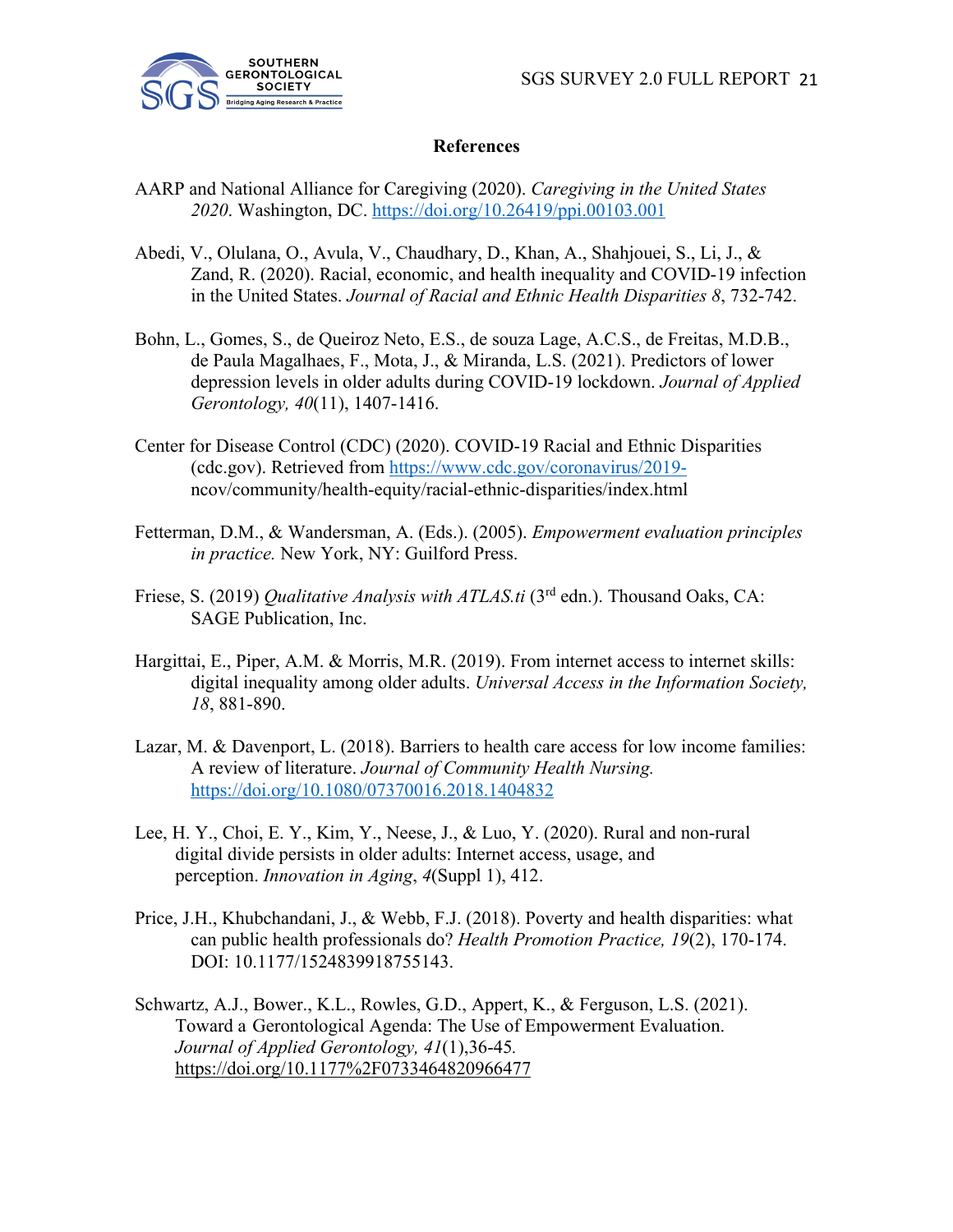

## **Appendix A.** SGS Research Priorities Survey 2.0

#### **Start of Block: Welcome**

You are being invited to participate in a research study titled "The SGS Priorities Survey" being conducted by The Southern Gerontological Society (SGS). SGS would like your input to identify areas where more attention is needed regarding the issues faced by older adults in the South and those who care for them. The survey responses will help SGS prioritize and inform the development of its regional gerontological agenda which may include research, education, service activities, and other initiatives.

The survey includes five categories of issues faced by older adults and their support networks. Within each category, please rank what you think are the top five priorities in order of importance to aging in the South. In each category, there is an option to add topics you think are important but are not included. Then, please consider what you think are the Top 5 issues overall faced by older adults in the South, from all that were listed and/or others you've added.

There is also an area where you can share your perspectives on the implications and applications of the top prioritize you indicated.

Your responses will be kept confidential and no data will be released or used with your identification attached. Your participation in the research is voluntary. You may choose not to answer any or all questions, and you may stop at any time. There is no penalty for not taking part in this research study. Please call Abby Schwartz at 252-328-4209 for any research related questions or the ECU University & Medical Center Institutional Review Board (UMCIRB) at 252-744-2914 for questions about your rights as a research participant.

- $\circ$  I agree to participate
- o I do NOT agree to participate

**End of Block: Welcome**

**Start of Block: Ranking Priorities**

#### Q1. CATEGORY 1: Health & Well-Being

Within this category are topics (listed alphabetically) pertaining to physical and mental/emotional health that affect the well-being of older adults living in the South and those who care for them. Please rank the top 5 most important topics (1=Most Important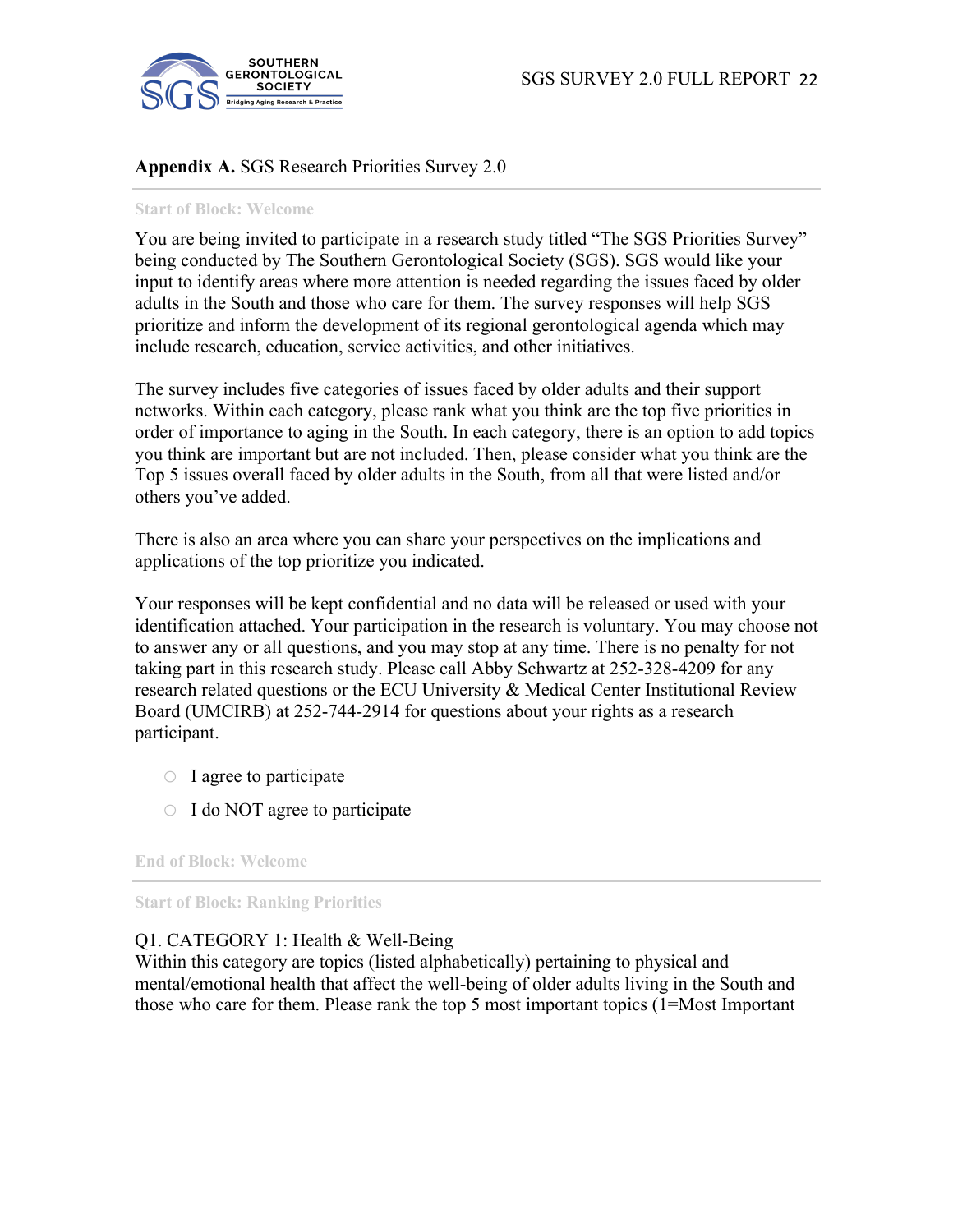

and 5= Least Important). If a topic is not listed, you may enter it in the "Other" text box below.

|                  | Chronic illness                                                                      |
|------------------|--------------------------------------------------------------------------------------|
|                  | Cognitive impairment/dementia                                                        |
|                  | End-of-life care                                                                     |
|                  | Falls                                                                                |
|                  | Food insufficiency                                                                   |
|                  | Health disparities                                                                   |
|                  | Health literacy                                                                      |
|                  | Informal caregiver health                                                            |
|                  | Issues of faith, religion, & spirituality                                            |
|                  | Mental Health                                                                        |
|                  | Nutrition                                                                            |
|                  | Oral Health                                                                          |
|                  | Palliative care                                                                      |
|                  | Top 5 causes of death (e.g., Alzheimer's Disease, cancer, heart disease, respiratory |
| disease, stroke) |                                                                                      |
|                  | Other                                                                                |
|                  |                                                                                      |
|                  |                                                                                      |

Q1a. We encourage you to add comments and describe personal/professional issues that influence your perceptions of your Top 5 choices.

\_\_\_\_\_\_\_\_\_\_\_\_\_\_\_\_\_\_\_\_\_\_\_\_\_\_\_\_\_\_\_\_\_\_\_\_\_\_\_\_\_\_\_\_\_\_\_\_\_\_\_\_\_\_\_\_\_\_\_\_\_\_\_\_

Q1b. Please comment on how the COVID-19 pandemic may have influenced the health and well-being priorities you selected.

\_\_\_\_\_\_\_\_\_\_\_\_\_\_\_\_\_\_\_\_\_\_\_\_\_\_\_\_\_\_\_\_\_\_\_\_\_\_\_\_\_\_\_\_\_\_\_\_\_\_\_\_\_\_\_\_\_\_\_\_\_\_\_\_

 $\mathcal{L}_\text{max}$  , and the contract of the contract of the contract of the contract of the contract of the contract of

\_\_\_\_\_\_\_\_\_\_\_\_\_\_\_\_\_\_\_\_\_\_\_\_\_\_\_\_\_\_\_\_\_\_\_\_\_\_\_\_\_\_\_\_\_\_\_\_\_\_\_\_\_\_\_\_\_\_\_\_\_\_\_\_

 $\mathcal{L}_\text{max} = \frac{1}{2} \sum_{i=1}^n \mathcal{L}_\text{max}(\mathbf{z}_i - \mathbf{z}_i)$  $\mathcal{L}_\text{max} = \frac{1}{2} \sum_{i=1}^n \mathcal{L}_\text{max}(\mathbf{z}_i - \mathbf{z}_i)$ 

#### Q2. CATEGORY 2: Environment

Within this category are issues (listed alphabetically) pertaining to the environmental context, surroundings, resources, or conditions that affect the quality of life of older adults in the South and those who care for them. Please rank the top 5 most important topics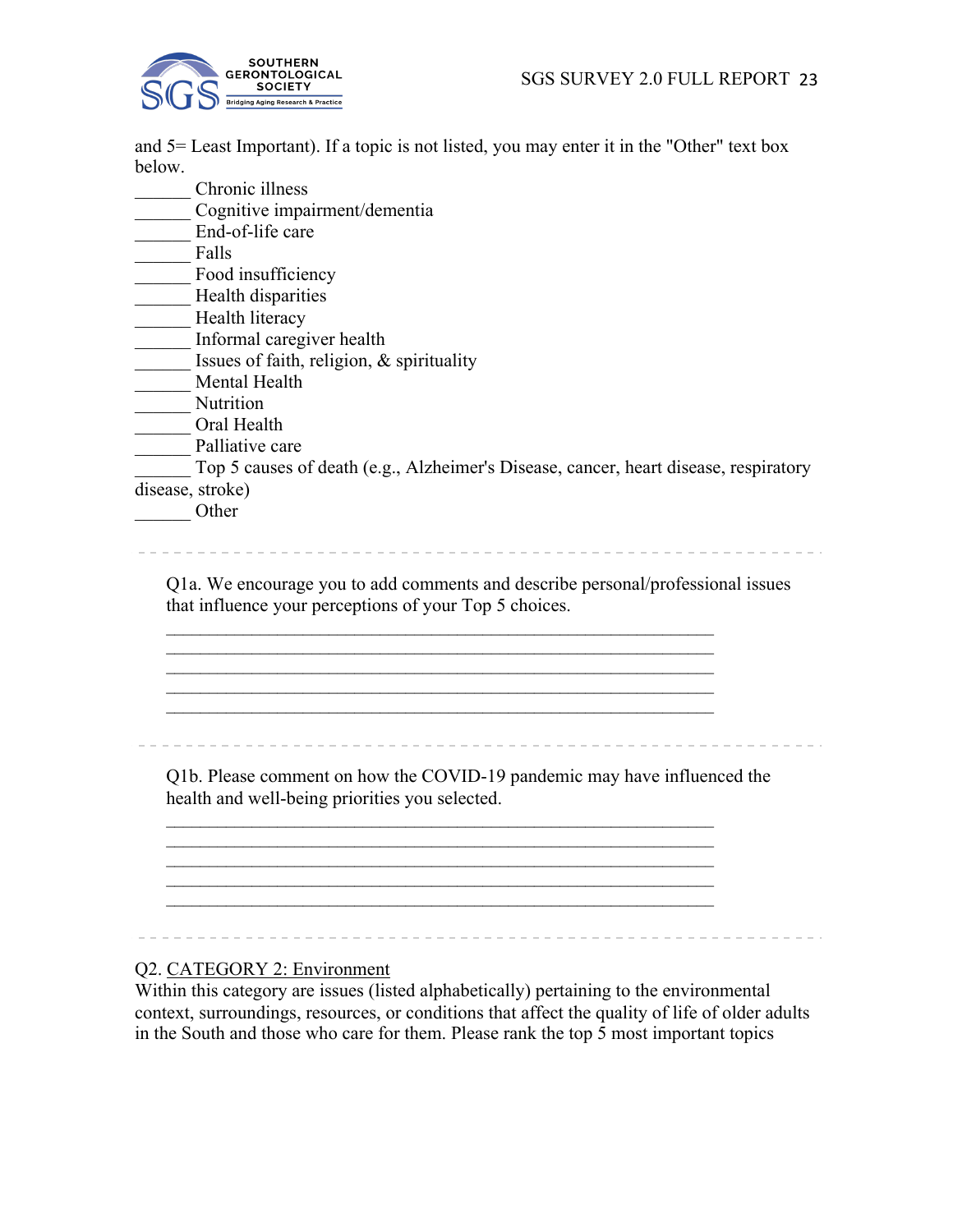

(1=Most Important and 5= Least Important). If a topic is not listed, you may enter it in the "Other" text box below.

\_\_\_\_\_\_ Accessible housing

\_\_\_\_\_\_ Affordable housing

- \_\_\_\_\_ Aging in place
- Delivery services (e.g., food, commodities, prescriptions)
- Disaster preparedness and recovery
- Food deserts
- Health care deserts
- \_\_\_\_\_\_ Housing quality/security/sufficiency
- Long-term care living options (e.g., independent living, assisted living, skilled
- care)
	- Long-term services and supports (LTSS)
- \_\_\_\_\_\_ Options for respite
- Personal safety and security
- **Rurality**
- \_\_\_\_\_\_ Shared living alternatives
- Social isolation
- \_\_\_\_\_\_ Transportation
- \_\_\_\_\_\_ Other

Q2a. We encourage you to add comments and describe personal/professional issues that influence your perceptions of your Top 5 choices.

\_\_\_\_\_\_\_\_\_\_\_\_\_\_\_\_\_\_\_\_\_\_\_\_\_\_\_\_\_\_\_\_\_\_\_\_\_\_\_\_\_\_\_\_\_\_\_\_\_\_\_\_\_\_\_\_\_\_\_\_\_\_\_\_

Q2b. We encourage you to include your thoughts and experiences regarding environment in relation to COVID-19.

 $\mathcal{L}_\text{max} = \frac{1}{2} \sum_{i=1}^n \mathcal{L}_\text{max}(\mathbf{z}_i - \mathbf{z}_i)$  $\mathcal{L}_\text{max} = \frac{1}{2} \sum_{i=1}^n \mathcal{L}_\text{max}(\mathbf{z}_i - \mathbf{z}_i)$  $\mathcal{L}_\text{max} = \frac{1}{2} \sum_{i=1}^n \mathcal{L}_\text{max}(\mathbf{z}_i - \mathbf{z}_i)$ 

\_\_\_\_\_\_\_\_\_\_\_\_\_\_\_\_\_\_\_\_\_\_\_\_\_\_\_\_\_\_\_\_\_\_\_\_\_\_\_\_\_\_\_\_\_\_\_\_\_\_\_\_\_\_\_\_\_\_\_\_\_\_\_\_ \_\_\_\_\_\_\_\_\_\_\_\_\_\_\_\_\_\_\_\_\_\_\_\_\_\_\_\_\_\_\_\_\_\_\_\_\_\_\_\_\_\_\_\_\_\_\_\_\_\_\_\_\_\_\_\_\_\_\_\_\_\_\_\_

\_\_\_\_\_\_\_\_\_\_\_\_\_\_\_\_\_\_\_\_\_\_\_\_\_\_\_\_\_\_\_\_\_\_\_\_\_\_\_\_\_\_\_\_\_\_\_\_\_\_\_\_\_\_\_\_\_\_\_\_\_\_\_\_

Q3. CATEGORY 3: Society

Within this category are issues (listed alphabetically) pertaining to society and how current structures and conditions may influence equality, inclusion, and social justice for older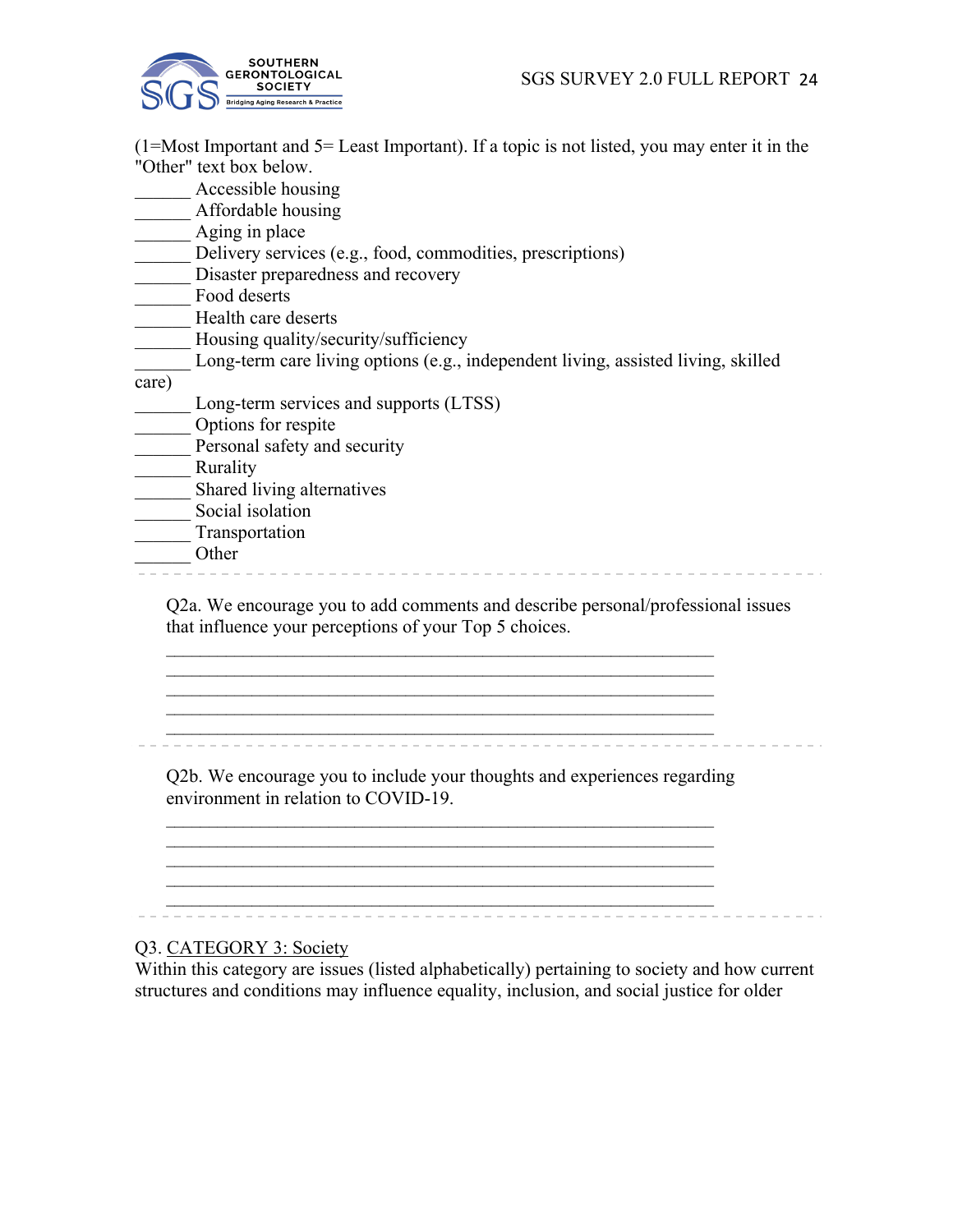

adults in the South. Please rank the top five most important topics (1=Most Important and 5=Least Important). If a topic is not listed, you may enter it in the "Other" text box below.

- \_\_\_\_\_\_ Elder abuse/neglect/exploitation
- Faith communities as a support resource
- \_\_\_\_\_\_ Immigration
- \_\_\_\_\_\_ Informal/family caregiving
- LGBTQ issues and aging
- $^-$  Minority aging
- **Example 2** Poverty and income inequality
- \_\_\_\_\_\_ Representation (voting access)
- \_\_\_\_\_\_ Status of refugees

\_\_\_\_\_\_ Other

Q3a. We encourage you to add comments and describe personal/professional issues

that influence your perceptions of your Top 5 choices.

 $\mathcal{L}_\text{max} = \frac{1}{2} \sum_{i=1}^n \mathcal{L}_\text{max}(\mathbf{z}_i - \mathbf{z}_i)$  $\mathcal{L}_\text{max} = \frac{1}{2} \sum_{i=1}^n \mathcal{L}_\text{max}(\mathbf{z}_i - \mathbf{z}_i)$ 

 $\mathcal{L}_\text{max} = \frac{1}{2} \sum_{i=1}^n \mathcal{L}_\text{max}(\mathbf{z}_i - \mathbf{z}_i)$  $\mathcal{L}_\text{max} = \frac{1}{2} \sum_{i=1}^n \mathcal{L}_\text{max}(\mathbf{z}_i - \mathbf{z}_i)$ 

 $\mathcal{L}_\text{max} = \frac{1}{2} \sum_{i=1}^n \mathcal{L}_\text{max}(\mathbf{z}_i - \mathbf{z}_i)$  $\mathcal{L}_\text{max} = \frac{1}{2} \sum_{i=1}^n \mathcal{L}_\text{max}(\mathbf{z}_i - \mathbf{z}_i)$ 

 $\mathcal{L}_\text{max} = \frac{1}{2} \sum_{i=1}^n \mathcal{L}_\text{max}(\mathbf{z}_i - \mathbf{z}_i)$ 

Q3b. We encourage you to include your thoughts and experiences regarding society in relation to COVID-19.

\_\_\_\_\_\_\_\_\_\_\_\_\_\_\_\_\_\_\_\_\_\_\_\_\_\_\_\_\_\_\_\_\_\_\_\_\_\_\_\_\_\_\_\_\_\_\_\_\_\_\_\_\_\_\_\_\_\_\_\_\_\_\_\_

Q4. CATEGORY 4: Technology

Within this category are issues (listed alphabetically) pertaining to the use of and access to technology among older adults in the South. Please rank the top 5 most important topics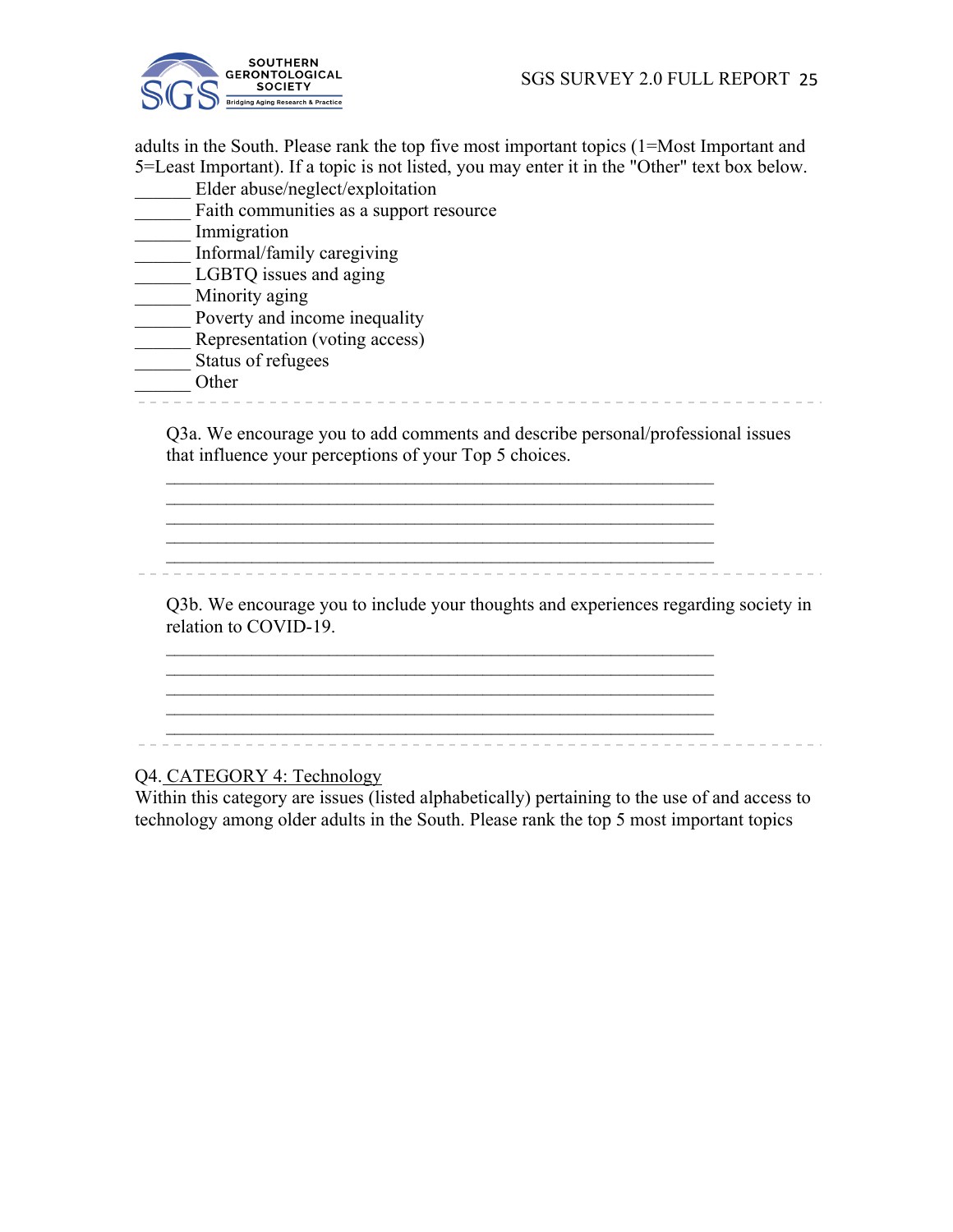

(1=Most Important and 5=Least Important). If a topic is not listed, you may enter it in the "Other" text box below.

Home assistance devices (e.g., virtual assistant/Alexa, cleaning robots/Roomba, security/Ring)

\_\_\_\_\_\_ Internet access

Medical alerts (e.g., safety/Life Alert)

\_\_\_\_\_\_ Mobile technologies (e.g., Smartphones, tablets, readers/Kindle)

- Personal assistive technologies (e.g., hearing aids, glasses, grabbers)
- Personal mobility aids (e.g., rolling walkers, scooters, electric wheel chairs)
- Personal computers (e.g., laptops, desktops, software)
- Surveillance and monitoring technologies
- \_\_\_\_\_\_ Telehealth
- Virtual reality devices
- Virtual communication (e.g., Zoom, Facetime, WhatsApp)
- Wearable devices (e.g., activity tracker/Fitbit, step counter)
- - \_\_\_\_\_\_ Other

Q4a. We encourage you to add comments and describe personal/professional issues that influence your perceptions of your Top 5 choices.

\_\_\_\_\_\_\_\_\_\_\_\_\_\_\_\_\_\_\_\_\_\_\_\_\_\_\_\_\_\_\_\_\_\_\_\_\_\_\_\_\_\_\_\_\_\_\_\_\_\_\_\_\_\_\_\_\_\_\_\_\_\_\_\_

Q4b. We encourage you to include your thoughts and experiences regarding technology in relation to COVID-19.

 $\mathcal{L}_\text{max} = \frac{1}{2} \sum_{i=1}^n \mathcal{L}_\text{max}(\mathbf{z}_i - \mathbf{z}_i)$ 

 $\mathcal{L}_\text{max} = \frac{1}{2} \sum_{i=1}^n \mathcal{L}_\text{max}(\mathbf{z}_i - \mathbf{z}_i)$ 

 $\mathcal{L}_\text{max} = \frac{1}{2} \sum_{i=1}^n \mathcal{L}_\text{max}(\mathbf{z}_i - \mathbf{z}_i)$  $\mathcal{L}_\text{max} = \frac{1}{2} \sum_{i=1}^n \mathcal{L}_\text{max}(\mathbf{z}_i - \mathbf{z}_i)$  $\mathcal{L}_\text{max} = \frac{1}{2} \sum_{i=1}^n \mathcal{L}_\text{max}(\mathbf{z}_i - \mathbf{z}_i)$ \_\_\_\_\_\_\_\_\_\_\_\_\_\_\_\_\_\_\_\_\_\_\_\_\_\_\_\_\_\_\_\_\_\_\_\_\_\_\_\_\_\_\_\_\_\_\_\_\_\_\_\_\_\_\_\_\_\_\_\_\_\_\_\_

 $\mathcal{L}_\text{max} = \frac{1}{2} \sum_{i=1}^n \mathcal{L}_\text{max}(\mathbf{z}_i - \mathbf{z}_i)$ 

Q5. CATEGORY 5: Emerging Concerns

Within this category are issues (listed alphabetically) pertaining to emerging concerns among older adults in the South. Please select and rank the top five most important topics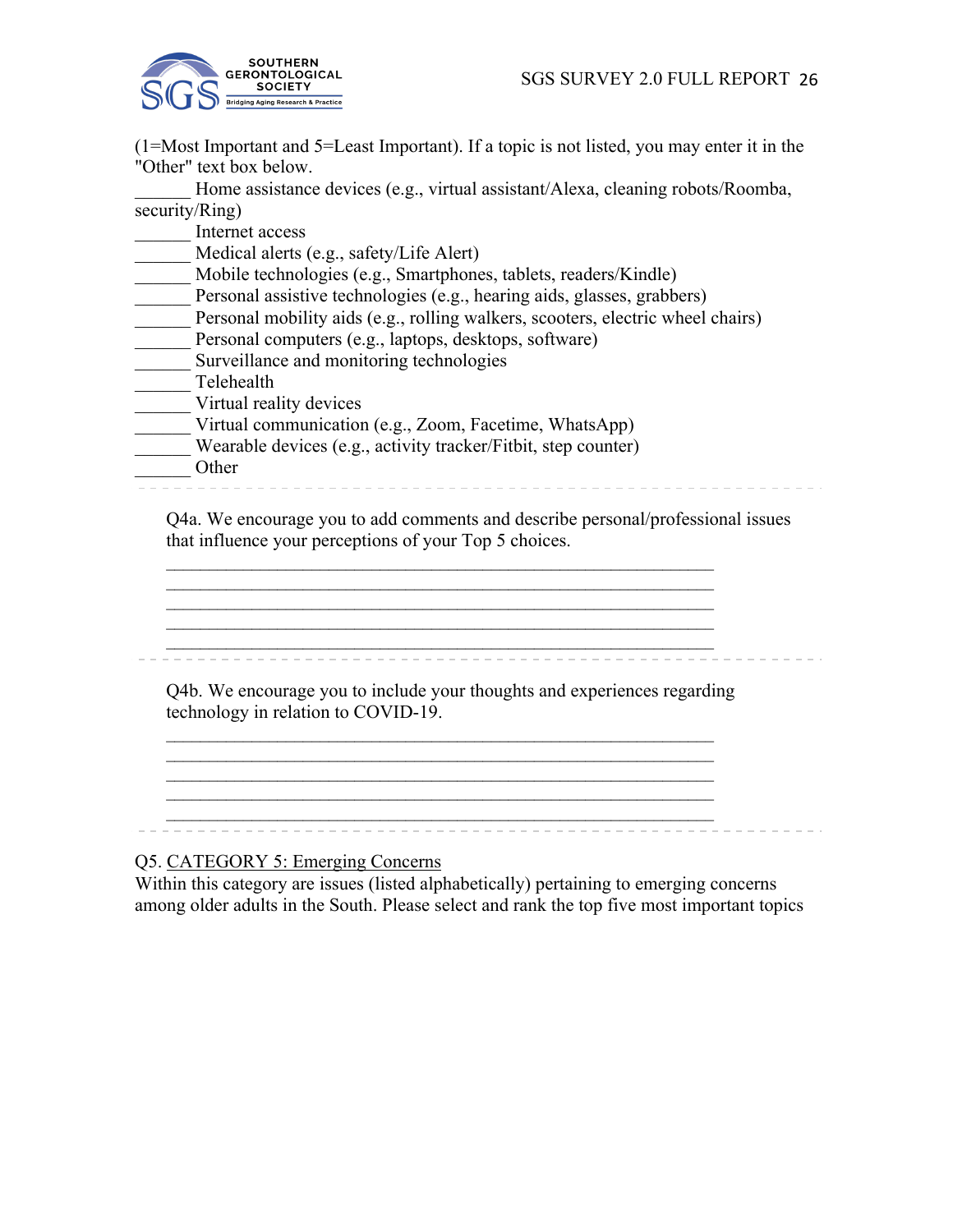

(1=Most Important and 5=Least Important). If a topic is not listed, you may enter it in the "Other" text box below.

- \_\_\_\_\_\_ Advanced care planning
- Aging services workforce (e.g., size, capabilities, training)
- Family separation and migration
- \_\_\_\_\_\_ Funding for aging programs
- \_\_\_\_\_\_ Income
- \_\_\_\_\_\_ Loneliness
- \_\_\_\_\_\_ Medicaid (e.g., eligibility, access, dependence, expansion)
- \_\_\_\_\_\_ Medicare (e.g., eligibility, enrollment, fraud)
- \_\_\_<br>Older adult employment
- \_\_\_\_\_\_ Opioid use and misuse
- Retirement planning
- $\overline{\phantom{a}}$  Social Security (e.g., dependence, solvency)
- 

\_\_\_\_\_\_ Other

Q5a. We encourage you to add comments and describe personal/professional issues that influence your perceptions of your Top 5 choices.

 $\mathcal{L}_\text{max} = \frac{1}{2} \sum_{i=1}^n \mathcal{L}_\text{max}(\mathbf{z}_i - \mathbf{z}_i)$ 

 $\mathcal{L}_\text{max} = \frac{1}{2} \sum_{i=1}^n \mathcal{L}_\text{max}(\mathbf{z}_i - \mathbf{z}_i)$  $\mathcal{L}_\text{max} = \frac{1}{2} \sum_{i=1}^n \mathcal{L}_\text{max}(\mathbf{z}_i - \mathbf{z}_i)$ 

\_\_\_\_\_\_\_\_\_\_\_\_\_\_\_\_\_\_\_\_\_\_\_\_\_\_\_\_\_\_\_\_\_\_\_\_\_\_\_\_\_\_\_\_\_\_\_\_\_\_\_\_\_\_\_\_\_\_\_\_\_\_\_\_  $\mathcal{L}_\text{max} = \frac{1}{2} \sum_{i=1}^n \mathcal{L}_\text{max}(\mathbf{z}_i - \mathbf{z}_i)$  $\mathcal{L}_\text{max} = \frac{1}{2} \sum_{i=1}^n \mathcal{L}_\text{max}(\mathbf{z}_i - \mathbf{z}_i)$  $\mathcal{L}_\text{max} = \frac{1}{2} \sum_{i=1}^n \mathcal{L}_\text{max}(\mathbf{z}_i - \mathbf{z}_i)$ \_\_\_\_\_\_\_\_\_\_\_\_\_\_\_\_\_\_\_\_\_\_\_\_\_\_\_\_\_\_\_\_\_\_\_\_\_\_\_\_\_\_\_\_\_\_\_\_\_\_\_\_\_\_\_\_\_\_\_\_\_\_\_\_

 $\mathcal{L}_\text{max} = \frac{1}{2} \sum_{i=1}^n \mathcal{L}_\text{max}(\mathbf{z}_i - \mathbf{z}_i)$  $\mathcal{L}_\text{max} = \frac{1}{2} \sum_{i=1}^n \mathcal{L}_\text{max}(\mathbf{z}_i - \mathbf{z}_i)$  $\mathcal{L}_\text{max} = \frac{1}{2} \sum_{i=1}^n \mathcal{L}_\text{max}(\mathbf{z}_i - \mathbf{z}_i)$  $\mathcal{L}_\text{max} = \frac{1}{2} \sum_{i=1}^n \mathcal{L}_\text{max}(\mathbf{z}_i - \mathbf{z}_i)$ 

Q5b. We encourage you to include your thoughts and experiences regarding emerging concerns in relation to COVID-19.

Q6. From the topics in Categories 1 through 5 (including any topics added), please indicate what you believe are the top 5 issues faced by older adults in the South (1=Most Important

**End of Block: Ranking Priorities**

**Start of Block: Block 4**

and 5=Least Important).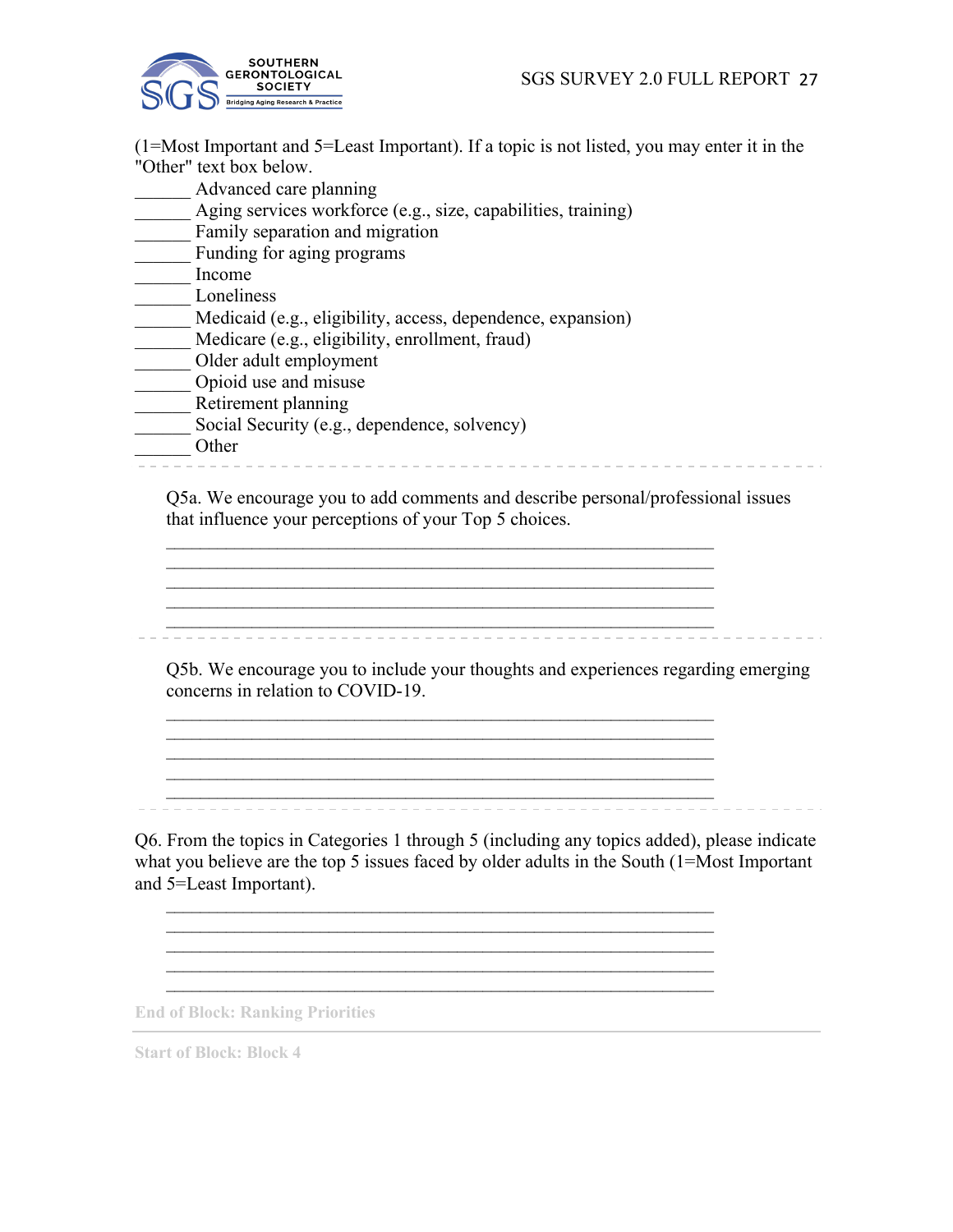



Q7. Considering your prior choices in this survey, what is the highest priority for SGS to consider over the next three years?

\_\_\_\_\_\_\_\_\_\_\_\_\_\_\_\_\_\_\_\_\_\_\_\_\_\_\_\_\_\_\_\_\_\_\_\_\_\_\_\_\_\_\_\_\_\_\_\_\_\_\_\_\_\_\_\_\_\_\_\_\_\_\_\_

\_\_\_\_\_\_\_\_\_\_\_\_\_\_\_\_\_\_\_\_\_\_\_\_\_\_\_\_\_\_\_\_\_\_\_\_\_\_\_\_\_\_\_\_\_\_\_\_\_\_\_\_\_\_\_\_\_\_\_\_\_\_\_\_

 $\mathcal{L}_\text{max} = \frac{1}{2} \sum_{i=1}^n \mathcal{L}_\text{max}(\mathbf{z}_i - \mathbf{z}_i)$ 

\_\_\_\_\_\_\_\_\_\_\_\_\_\_\_\_\_\_\_\_\_\_\_\_\_\_\_\_\_\_\_\_\_\_\_\_\_\_\_\_\_\_\_\_\_\_\_\_\_\_\_\_\_\_\_\_\_\_\_\_\_\_\_\_

**End of Block: Block 4**

□ Practitioner

▢ Researcher

**Student** 

▢ Retired

**Start of Block: Demographic Questions**

| Q8. Are you, or is your organization, an SGS member?            |
|-----------------------------------------------------------------|
| Yes, I am a member                                              |
| Yes, my organization has a membership                           |
| No, I am not a member                                           |
|                                                                 |
| Q9. Which best describes your profession? Select all that apply |
| Educator                                                        |
| Policy maker                                                    |
|                                                                 |

 $\Box$  Other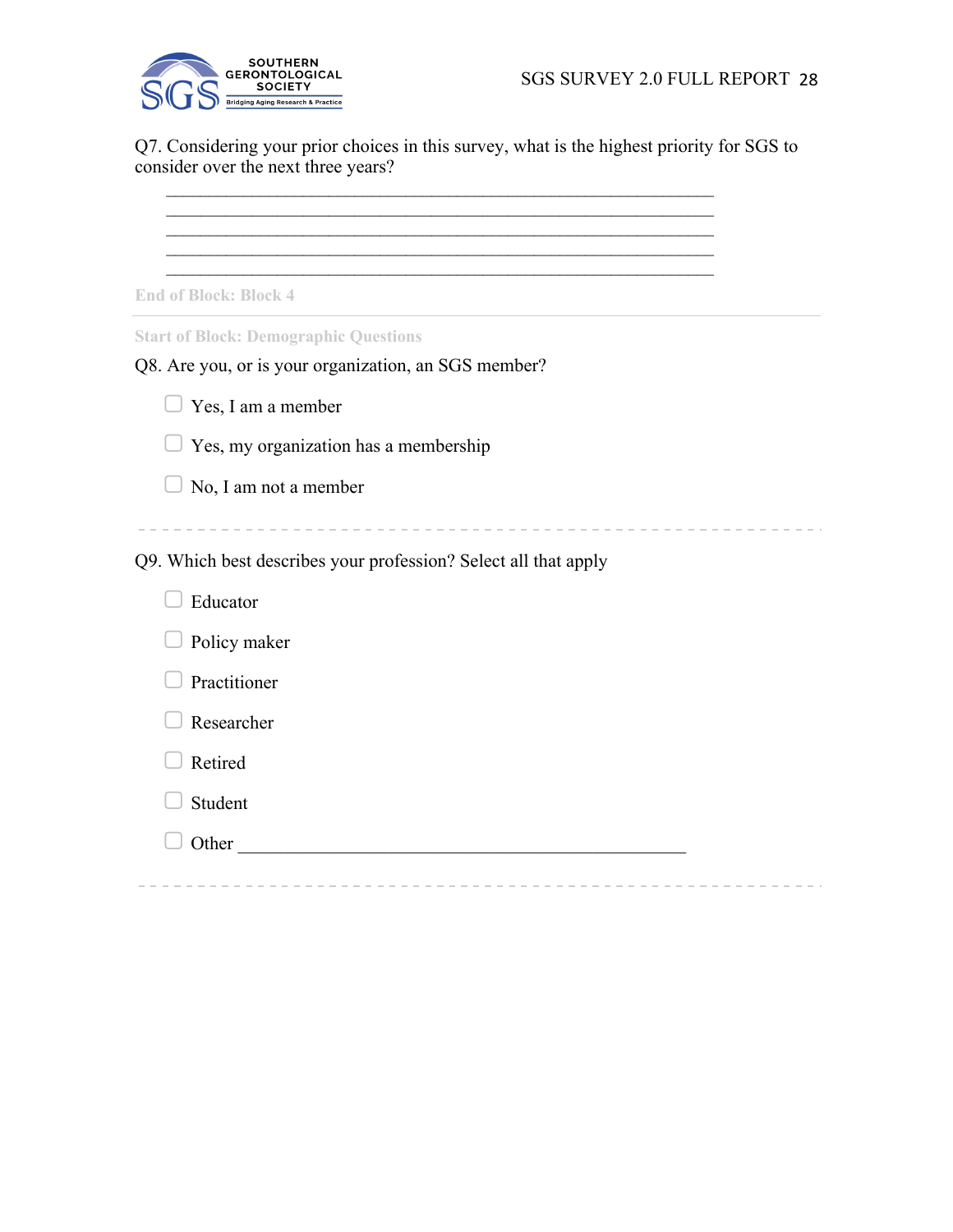Q10 In what state do you reside?

|                                             | Alabama              |            | Nebraska                           |
|---------------------------------------------|----------------------|------------|------------------------------------|
| $\left(\begin{array}{c} \end{array}\right)$ | Alaska               | $\bigcirc$ | Nevada                             |
| O                                           | Arizona              | O          | New Hampshire                      |
| $\bigcirc$                                  | Arkansas             | O          | New Jersey                         |
| 0                                           | California           | $\bigcirc$ | New Mexico                         |
| $\bigcirc$                                  | Colorado             | ∩          | New York                           |
| $\bigcirc$                                  | Connecticut          | ∩          | North Carolina                     |
| $\left(\right)$                             | Delaware             | $\bigcirc$ | North Dakota                       |
| O                                           | District of Columbia | O          | Ohio                               |
| O                                           | Florida              | ○          | Oklahoma                           |
| O                                           | Georgia              | O          | Oregon                             |
| ◯                                           | Hawaii               | O          | Pennsylvania                       |
| O                                           | Idaho                | ∩          | Rhode Island                       |
| $\bigcirc$                                  | Illinois             |            | South Carolina                     |
| ◯                                           | Indiana              |            | South Dakota                       |
| O                                           | Iowa                 | ○          | Tennessee                          |
| $\bigcirc$                                  | Kansas               |            | Texas                              |
| O                                           | Kentucky             | ◯          | Utah                               |
| $\bigcirc$                                  | Louisiana            | 0          | Vermont                            |
| O                                           | Maine                | O          | Virginia                           |
|                                             | $\circ$ Maryland     | O.         | Washington                         |
| O                                           | Massachusetts        |            | West Virginia                      |
| O                                           | Michigan             |            | Wisconsin                          |
| $\bigcirc$                                  | Minnesota            |            | Wyoming                            |
| O                                           | Mississippi          | ∩          | I reside outside the United States |
| ◯                                           | Missouri             |            |                                    |
| O                                           | Montana              |            |                                    |

**End of Block: Demographic Questions**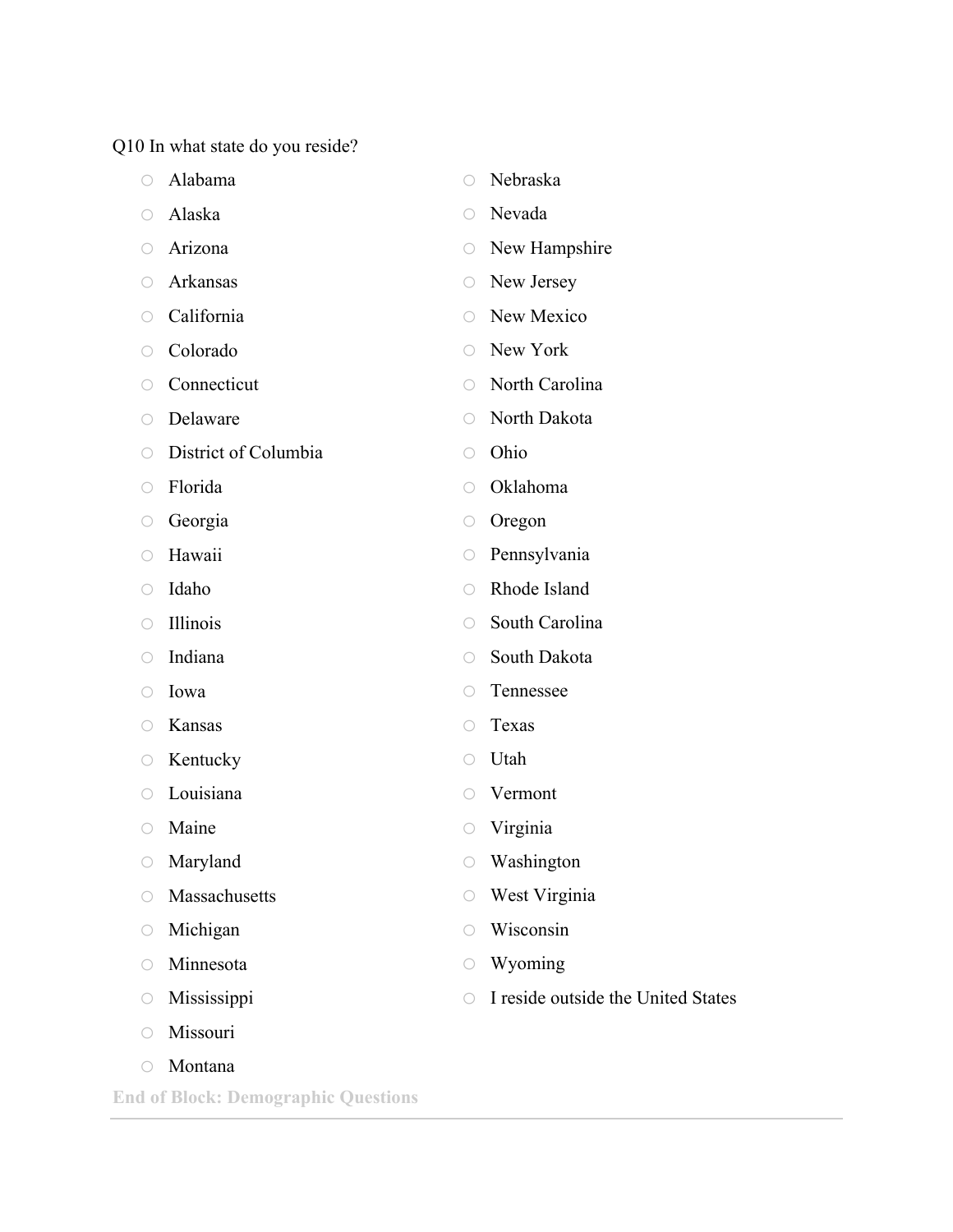SGS SURVEY 2.0 FULL REPORT 30



## **Start of Block: Thank you for your time**

Thank you for your participation! If you would like to receive reports on the results of this survey, please contact the SGS Executive Director at

 $\mathcal{L}_\mathcal{L} = \mathcal{L}_\mathcal{L} = \mathcal{L}_\mathcal{L} = \mathcal{L}_\mathcal{L} = \mathcal{L}_\mathcal{L} = \mathcal{L}_\mathcal{L} = \mathcal{L}_\mathcal{L} = \mathcal{L}_\mathcal{L} = \mathcal{L}_\mathcal{L} = \mathcal{L}_\mathcal{L} = \mathcal{L}_\mathcal{L} = \mathcal{L}_\mathcal{L} = \mathcal{L}_\mathcal{L} = \mathcal{L}_\mathcal{L} = \mathcal{L}_\mathcal{L} = \mathcal{L}_\mathcal{L} = \mathcal{L}_\mathcal{L}$ 

**admin@southerngerontologicalsociety.org**. We welcome any additional comments related to this survey below.

**End of Block: Thank you for your time**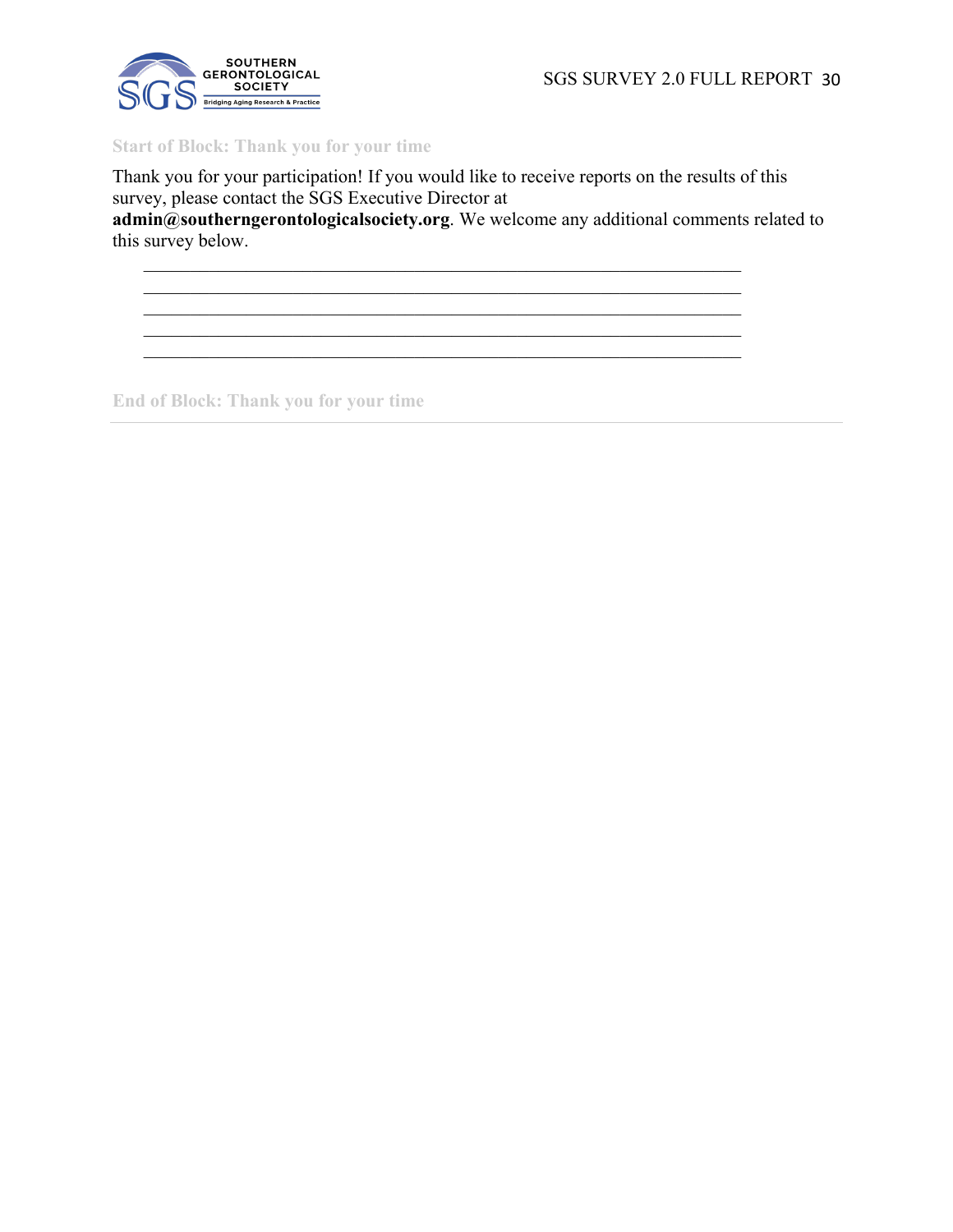

## **Appendix B.** 2018 SGS RESEARCH PRIORITIES RECOMMENDATIONS

On the basis of the priorities identified from the survey and our considered deliberations, the Development Committee Survey Subcommittee makes the following recommendations with regard to the research priorities of SGS. We recommend that SGS address these priorities through the most appropriate means, including research funding, policy initiatives, advocacy, and education.

**(1) The highest priority for research to be endorsed and supported by SGS should be studies concerned with addressing health disparities among older adults in the South.**  Within this rubric, the focus should be on reducing the prevalence of *chronic illness* and increasing the support of caregiving initiatives that help to alleviate chronic illness and its effects. Special efforts should be made to address the array of health issues associated with *Alzheimer's disease* and the health and wellbeing of persons caring for a person with a dementing illness.

**(2) SGS should prioritize research and the support of interventions to address social isolation and loneliness.** While this is a national problem of immense proportion, this is of particular concern in the South and especially in rural areas.

**(3) SGS should support research on the immediate and community environments in which older adults reside.** Concern should be with environments ranging from the *residence/dwelling/housing* of older adults to the larger scale environment of the community. Particular emphasis should be placed on *rural settings*. Within this priority, a particular concern should be with research on addressing the problem of *food deserts* which occur in many areas of the rural South.

**(4) A major focus of SGS research should be studies of an interrelated array of socioeconomic concerns that limit the wellbeing of older adults in the South.** Within this priority, emphasis should be placed on studies of poverty, the economic challenges of minority status, and issues of transportation cost and availability that limit access to services.

**(5) Priority should be placed on supporting research and interventions on focused contemporary issues including (a) the opioid crisis, (b) elder abuse and neglect, (c) food deserts and (d) disaster recovery.** We suggest that SGS *maintain a current list of specific crisis issues* pertinent to the South (for example, disaster recovery from specific hurricanes). This list of current critical issues should be updated on no less than an annual basis so that the Society can become the catalyst for efforts to research and address critical issues concerning the older adult population

**(6) SGS should conduct a survey of research priorities with respect to aging in the South at least every three years.** The current survey provides a baseline for the future. We suggest that subsequent surveys build on the structure and findings of this survey. Findings from the surveys should be used in formulating specific priorities for research to be supported by the Society through both advocacy and funding (for example through the funding of pilot research supported by the Endowment or the sponsorship of regional summit meetings on specific topics).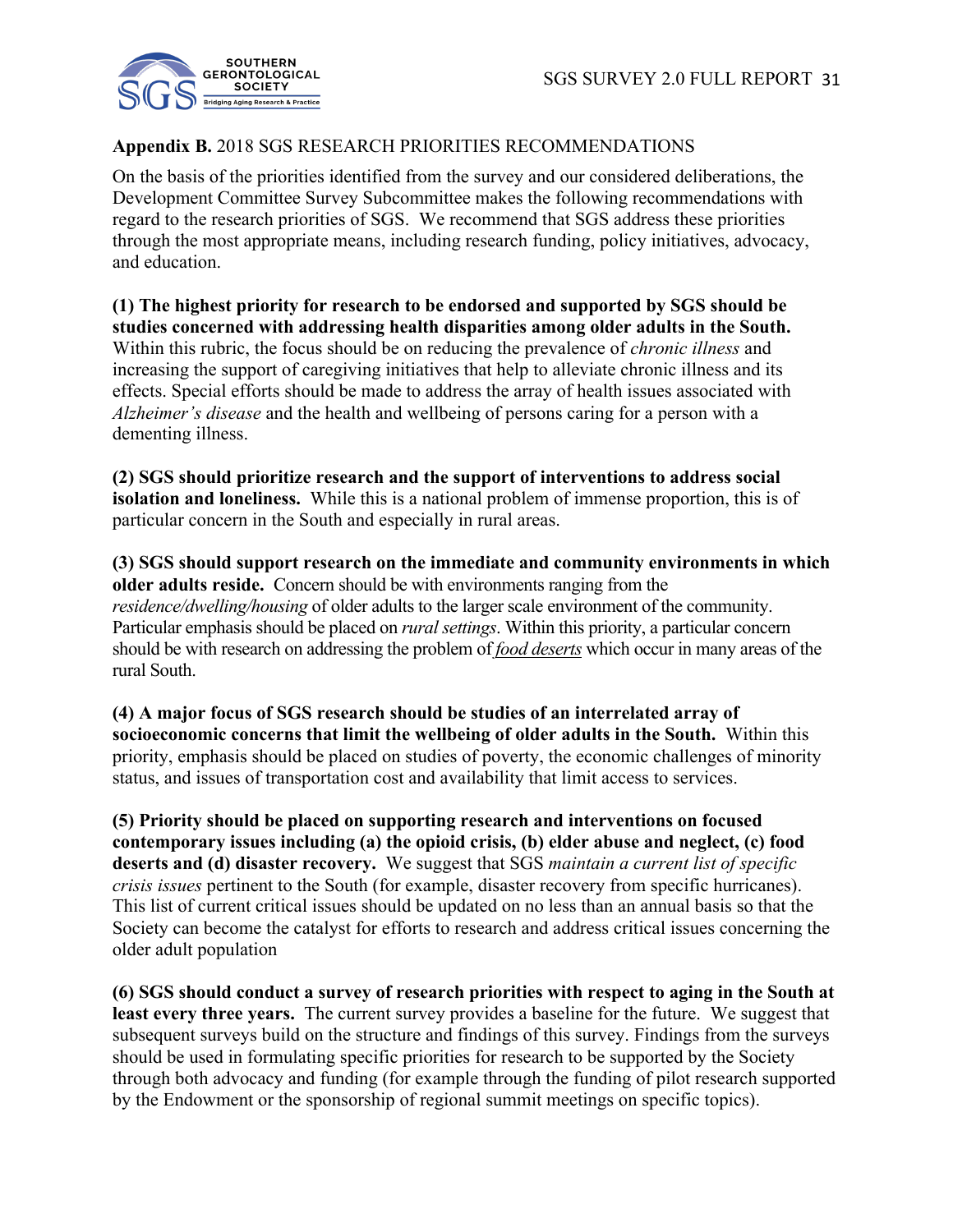

## **Appendix C.** 2018 SGS SERVICE PRIORITIES RECOMMENDATIONS

On the basis of priorities identified from the survey and our considered deliberations, the Survey Subcommittee makes the following recommendations with regard to SGS service priorities. We recommend that SGS address these priorities through research funding, policy initiatives, advocacy, and education.

- 1. **SGS Service Activities**: While survey respondents were generally in favor of an expanded service role for SGS in the South, there are some complicating issues that may make a centrally-coordinated service initiative during the annual conference challenging or impractical. Below are options for consideration.
	- a. If it is decided to pursue a service project during the annual SGS regional conference, the following considerations may increase the likelihood of success.
		- 1) Choosing an appropriate project in sufficient time for preparation before the conference.
		- 2) Obtaining member assurance of participation in sufficient numbers before committing to an SGS group service project.
		- 3) Keeping the project scope within the established meeting days in order to avoid adding to members' travel time and costs.
		- 4) Determining how to schedule a meaningful amount of time to a service project without taking time away from conference participation.
	- b. As an alternative, SGS could designate an "SGS Service Week" during which members would be encouraged to participate in a day of service in their local communities.
		- 1) Member activities could be reported for inclusion in an "SGS Volunteer Service Report" to be published for the membership.
		- 2) These activities could be included in a press release and distributed to local media by members, to promote the work of SGS at the local and regional levels.
		- 3) Presentations about member service activities could be made at the annual conference in a forum that would facilitate comparison, idea sharing, and replication of initiatives.
- 2. **SGS Webinars**: Since webinars and CEUs are available from other resources, it might not make sense for SGS administration to focus time and effort on webinar production, given that only 43 respondents (39.8%) indicated interest, and the suggested subject areas were very diverse.
	- a. Webinars and CEU accreditation decisions/recommendations should become the responsibility of the proposed SGS Education Committee.
	- b. Prior to formation of an Education Committee, SGS members may facilitate webinar production as individual initiatives, in coordination with the SGS Executive Director, including pursuing any credentials needed for CEU credits.
- 3. **SGS Member Benefits**: While it appears that no major changes or additions to member benefits are currently needed, the following suggestions mentioned by multiple respondents should be considered: